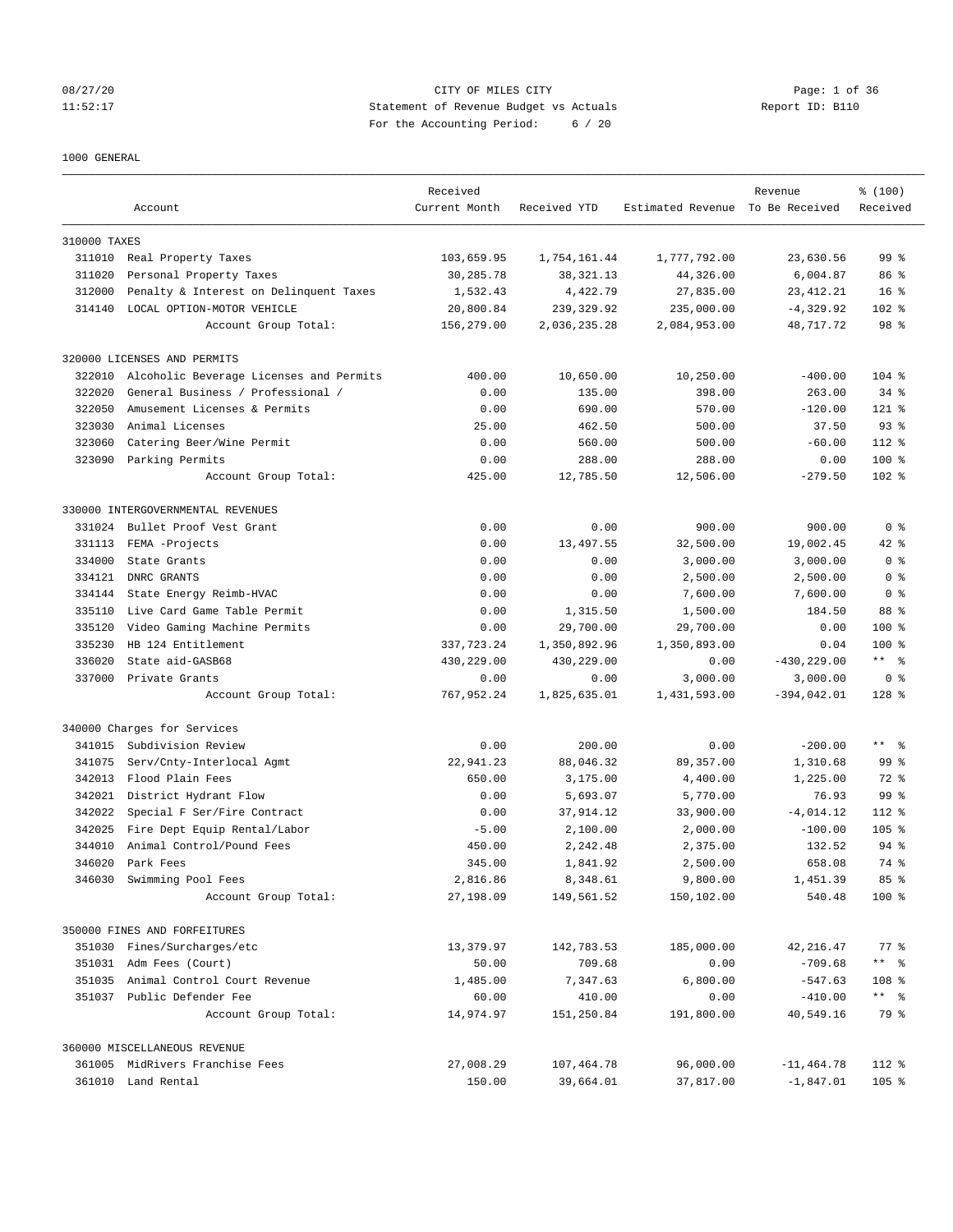# 08/27/20 Page: 2 of 36 11:52:17 Statement of Revenue Budget vs Actuals Report ID: B110 For the Accounting Period: 6 / 20

### 1000 GENERAL

|        |                                       | Received      |              |                   | Revenue        | % (100)                 |
|--------|---------------------------------------|---------------|--------------|-------------------|----------------|-------------------------|
|        | Account                               | Current Month | Received YTD | Estimated Revenue | To Be Received | Received                |
| 361020 | Building Rentals                      | 1,716.66      | 20,599.92    | 20,600.00         | 0.08           | 100 %                   |
| 362020 | MISC REVENUE                          | $-6, 132.03$  | 8,092.91     | 5,994.00          | $-2,098.91$    | 135 <sub>8</sub>        |
| 365000 | Contributions and Donations           | 0.00          | 1,195.60     | 0.00              | $-1, 195.60$   | $***$ $ -$              |
| 365014 | Denton Field Project/2015             | 0.00          | $-450.00$    | 0.00              | 450.00         | $***$ $=$ $\frac{6}{5}$ |
| 366040 | Misc.-BHS                             | 0.00          | 0.00         | 900.00            | 900.00         | 0 <sup>8</sup>          |
| 367000 | Sale of Junk or Salvage               | 0.00          | 0.00         | 4,100.00          | 4,100.00       | 0 <sup>8</sup>          |
|        | Account Group Total:                  | 22,742.92     | 176,567.22   | 165,411.00        | $-11, 156.22$  | 107 <sub>8</sub>        |
|        | 370000 INVESTMENT EARNINGS            |               |              |                   |                |                         |
| 371010 | Investment Earnings                   | 89.81         | 10,438.41    | 11,000.00         | 561.59         | 95 <sup>°</sup>         |
|        | Account Group Total:                  | 89.81         | 10,438.41    | 11,000.00         | 561.59         | 95 <sup>°</sup>         |
|        | 380000 OTHER FINANCING SOURCES        |               |              |                   |                |                         |
| 382020 | Compensation for Loss of Fixed Assets | 6, 235.00     | 6,235.00     | 48,100.00         | 41,865.00      | $13*$                   |
| 383000 | Interfund Operating Transfer          | 152,688.98    | 586, 344.38  | 610,038.00        | 23,693.62      | 96 <sup>8</sup>         |
|        | Account Group Total:                  | 158,923.98    | 592,579.38   | 658,138.00        | 65,558.62      | $90*$                   |
|        | Total:<br>Fund                        | 1,148,586.01  | 4,955,053.16 | 4,705,503.00      | $-249.550.16$  | 105 <sub>8</sub>        |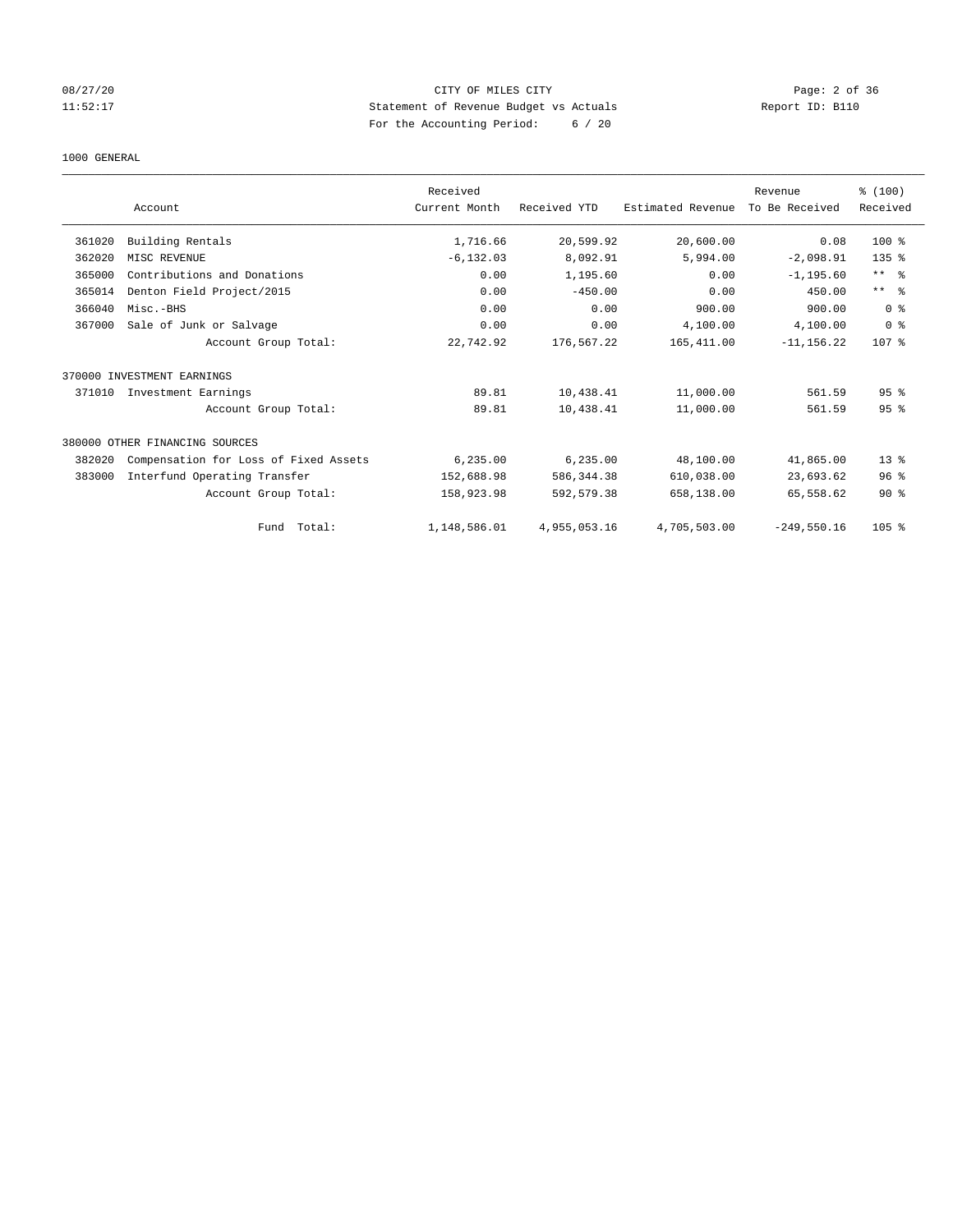# 08/27/20 Page: 3 of 36 11:52:17 Statement of Revenue Budget vs Actuals Report ID: B110 For the Accounting Period: 6 / 20

## 2220 LIBRARY

|        |                                   | Received      |              |                   | Revenue        | % (100)             |
|--------|-----------------------------------|---------------|--------------|-------------------|----------------|---------------------|
|        | Account                           | Current Month | Received YTD | Estimated Revenue | To Be Received | Received            |
|        | 340000 Charges for Services       |               |              |                   |                |                     |
| 341075 | Serv/Cnty-Interlocal Agmt         | 41,014.38     | 41,014.38    | 41,015.00         | 0.62           | 100 %               |
| 346070 | Library Fees                      | 109.70        | 1,764.51     | 4,000.00          | 2,235.49       | 44 %                |
| 346074 | Book Sales                        | 1.00          | 53.80        | 400.00            | 346.20         | 13 <sup>°</sup>     |
|        | Account Group Total:              | 41,125.08     | 42,832.69    | 45, 415.00        | 2,582.31       | 94%                 |
|        | 360000 MISCELLANEOUS REVENUE      |               |              |                   |                |                     |
| 365035 | Donation-Library Board of Trustee | 600.00        | 7,022.64     | 0.00              | $-7,022.64$    | $***$ $\frac{6}{5}$ |
|        | Account Group Total:              | 600.00        | 7,022.64     | 0.00              | $-7.022.64$    | $***$ 8             |
|        | 380000 OTHER FINANCING SOURCES    |               |              |                   |                |                     |
| 383000 | Interfund Operating Transfer      | 25,449.00     | 305, 344.00  | 305, 344.00       | 0.00           | $100$ %             |
|        | Account Group Total:              | 25,449.00     | 305, 344.00  | 305, 344.00       | 0.00           | $100$ %             |
|        | Fund Total:                       | 67,174.08     | 355, 199. 33 | 350,759.00        | $-4,440.33$    | $101$ %             |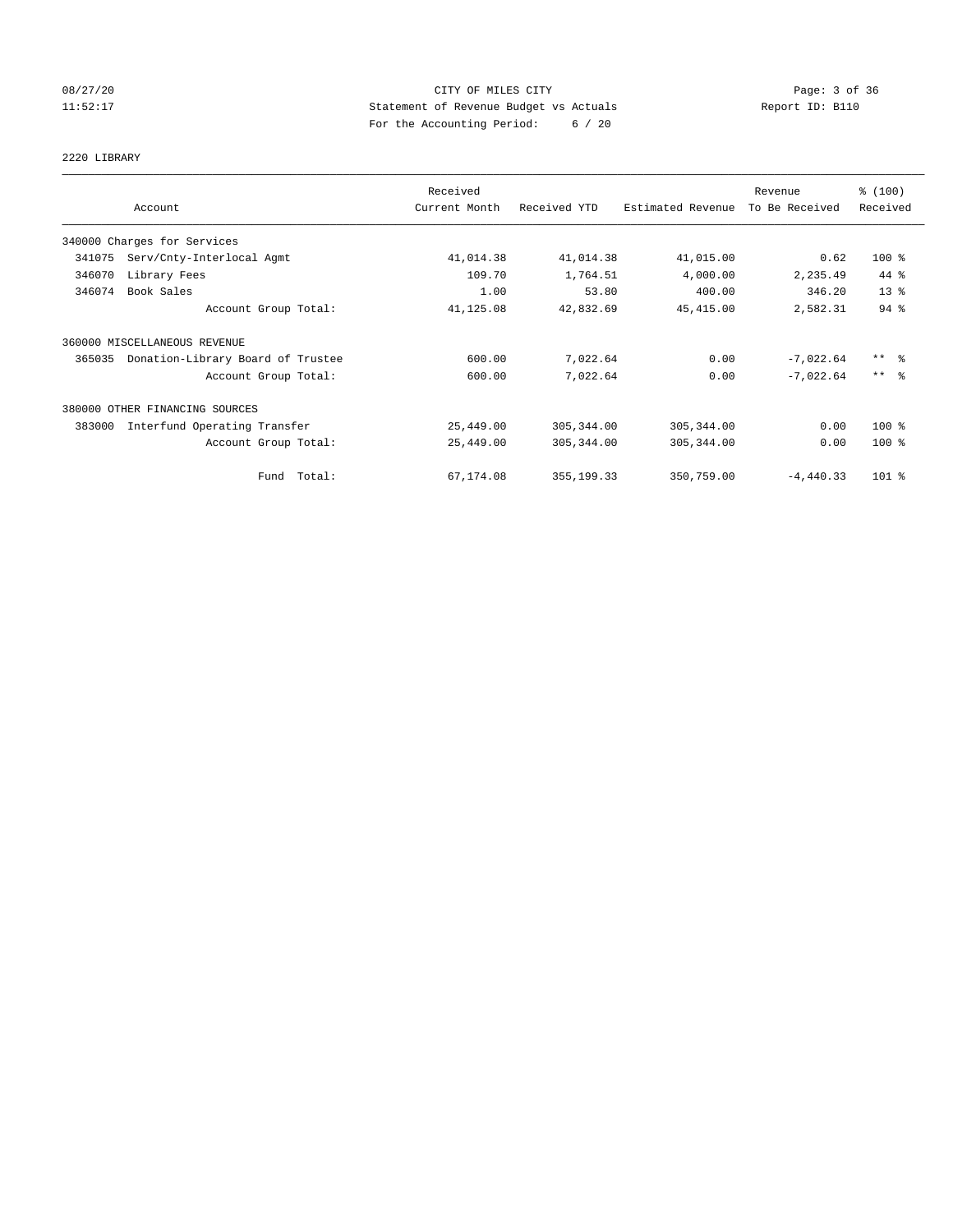# 08/27/20 CITY OF MILES CITY Page: 4 of 36 11:52:17 Statement of Revenue Budget vs Actuals Report ID: B110 For the Accounting Period: 6 / 20

2260 EMERGENCY DISASTER

|              | Account                                | Received<br>Current Month | Received YTD | Estimated Revenue | Revenue<br>To Be Received | $\frac{100}{3}$<br>Received |
|--------------|----------------------------------------|---------------------------|--------------|-------------------|---------------------------|-----------------------------|
| 310000 TAXES |                                        |                           |              |                   |                           |                             |
| 311010       | Real Property Taxes                    | 3.78                      | 186.92       | 500.00            | 313.08                    | 378                         |
| 311020       | Personal Property Taxes                | 1.07                      | 41.29        | 50.00             | 8.71                      | 83 %                        |
| 312000       | Penalty & Interest on Delinquent Taxes | 14.60                     | 42.14        | 0.00              | $-42.14$                  | $***$ 8                     |
|              | Account Group Total:                   | 19.45                     | 270.35       | 550.00            | 279.65                    | $49*$                       |
|              | Total:<br>Fund                         | 19.45                     | 270.35       | 550.00            | 279.65                    | $49*$                       |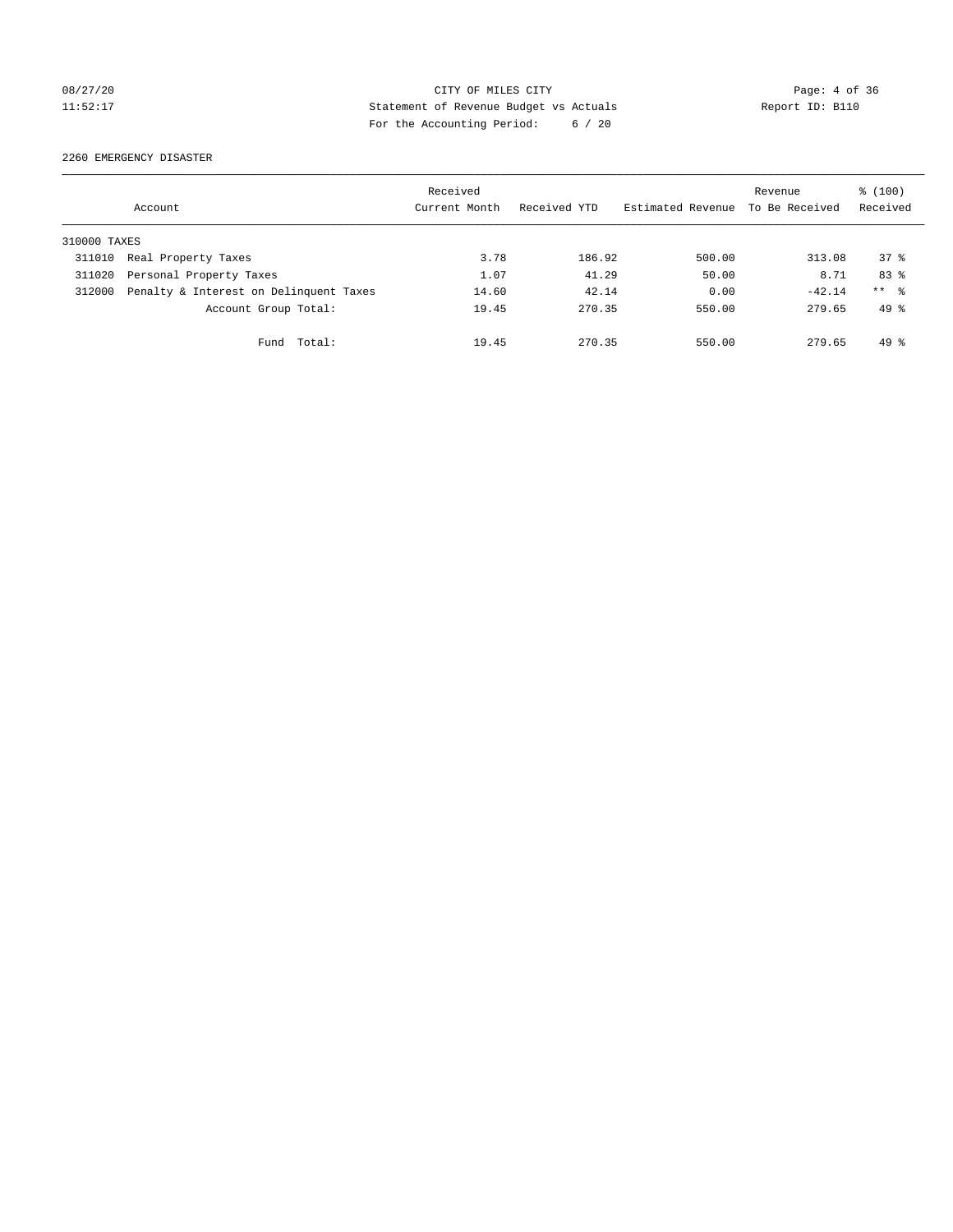# 08/27/20 **Page: 5 of 36** CITY OF MILES CITY CONTROL Page: 5 of 36 11:52:17 Statement of Revenue Budget vs Actuals Report ID: B110 For the Accounting Period: 6 / 20

2270 Health

| Account                                | Received<br>Current Month | Received YTD | Estimated Revenue | Revenue<br>To Be Received | \$(100)<br>Received |
|----------------------------------------|---------------------------|--------------|-------------------|---------------------------|---------------------|
| 380000 OTHER FINANCING SOURCES         |                           |              |                   |                           |                     |
| Interfund Operating Transfer<br>383000 | 0.00                      | 11,500.00    | 11,500.00         | 0.00                      | $100*$              |
| Account Group Total:                   | 0.00                      | 11,500.00    | 11,500.00         | 0.00                      | $100*$              |
| Fund Total:                            | 0.00                      | 11,500.00    | 11,500.00         | 0.00                      | $100*$              |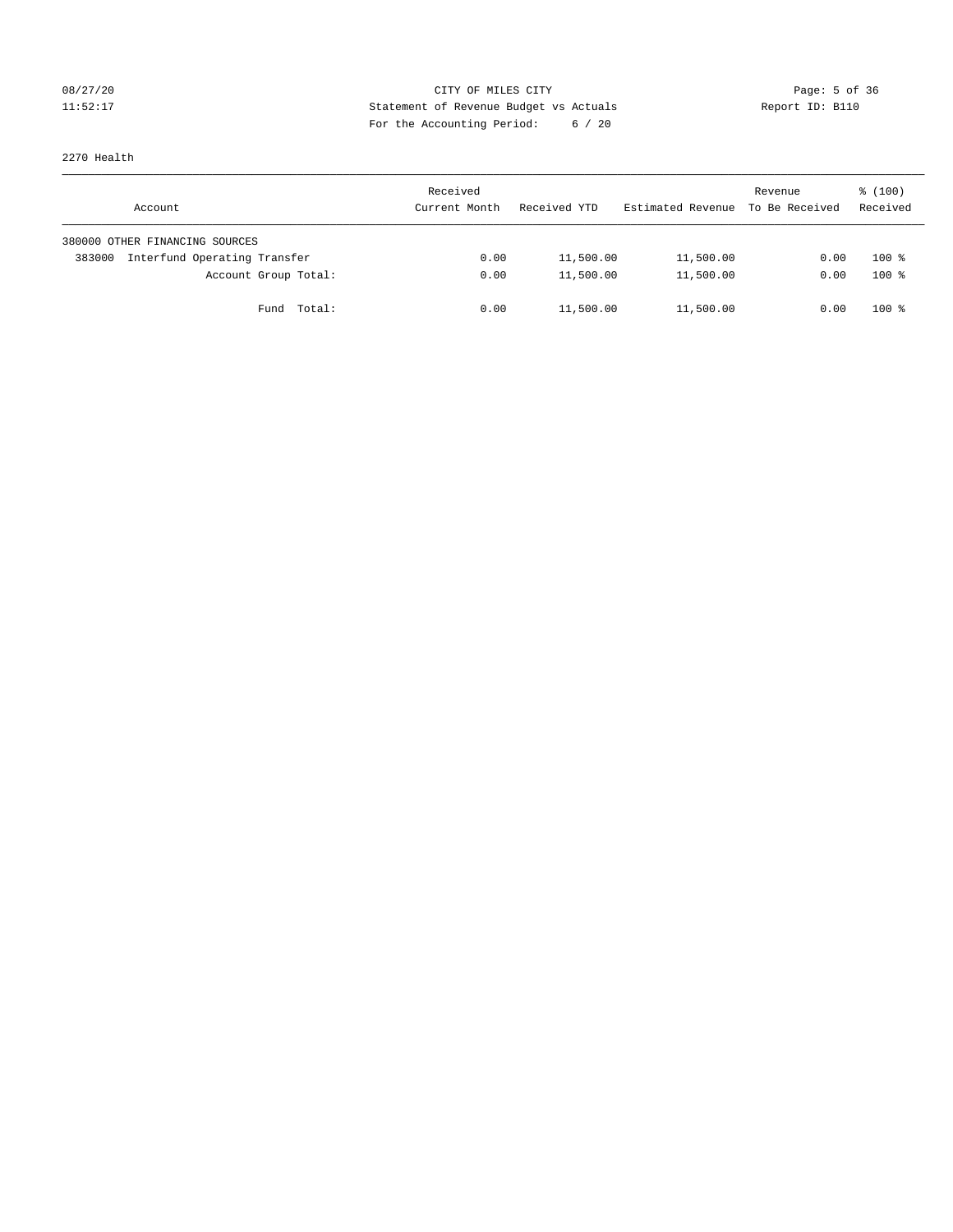# 08/27/20 **Page: 6 of 36 CITY OF MILES CITY CITY Page: 6 of 36** 11:52:17 Statement of Revenue Budget vs Actuals Report ID: B110 For the Accounting Period: 6 / 20

2310 TIFD-Downtown

|              | Account                                | Received<br>Current Month | Received YTD | Estimated Revenue | Revenue<br>To Be Received | % (100)<br>Received |
|--------------|----------------------------------------|---------------------------|--------------|-------------------|---------------------------|---------------------|
| 310000 TAXES |                                        |                           |              |                   |                           |                     |
| 311010       | Real Property Taxes                    | 5,702.77                  | 85,869.57    | 76,817.00         | $-9,052.57$               | 112 %               |
| 311020       | Personal Property Taxes                | 2,610.85                  | 3,146.69     | 10,000.00         | 6,853.31                  | $31$ %              |
| 312000       | Penalty & Interest on Delinquent Taxes | 53.09                     | 119.20       | 0.00              | $-119.20$                 | $***$ $\approx$     |
|              | Account Group Total:                   | 8,366.71                  | 89, 135.46   | 86,817.00         | $-2,318.46$               | $103$ $%$           |
|              | 370000 INVESTMENT EARNINGS             |                           |              |                   |                           |                     |
| 371010       | Investment Earnings                    | 21.45                     | 1,777.96     | 0.00              | $-1.777.96$               | $***$ %             |
|              | Account Group Total:                   | 21.45                     | 1,777.96     | 0.00              | $-1.777.96$               | $***$ $\approx$     |
|              | Fund Total:                            | 8,388.16                  | 90,913.42    | 86,817.00         | $-4.096.42$               | 105 <sub>8</sub>    |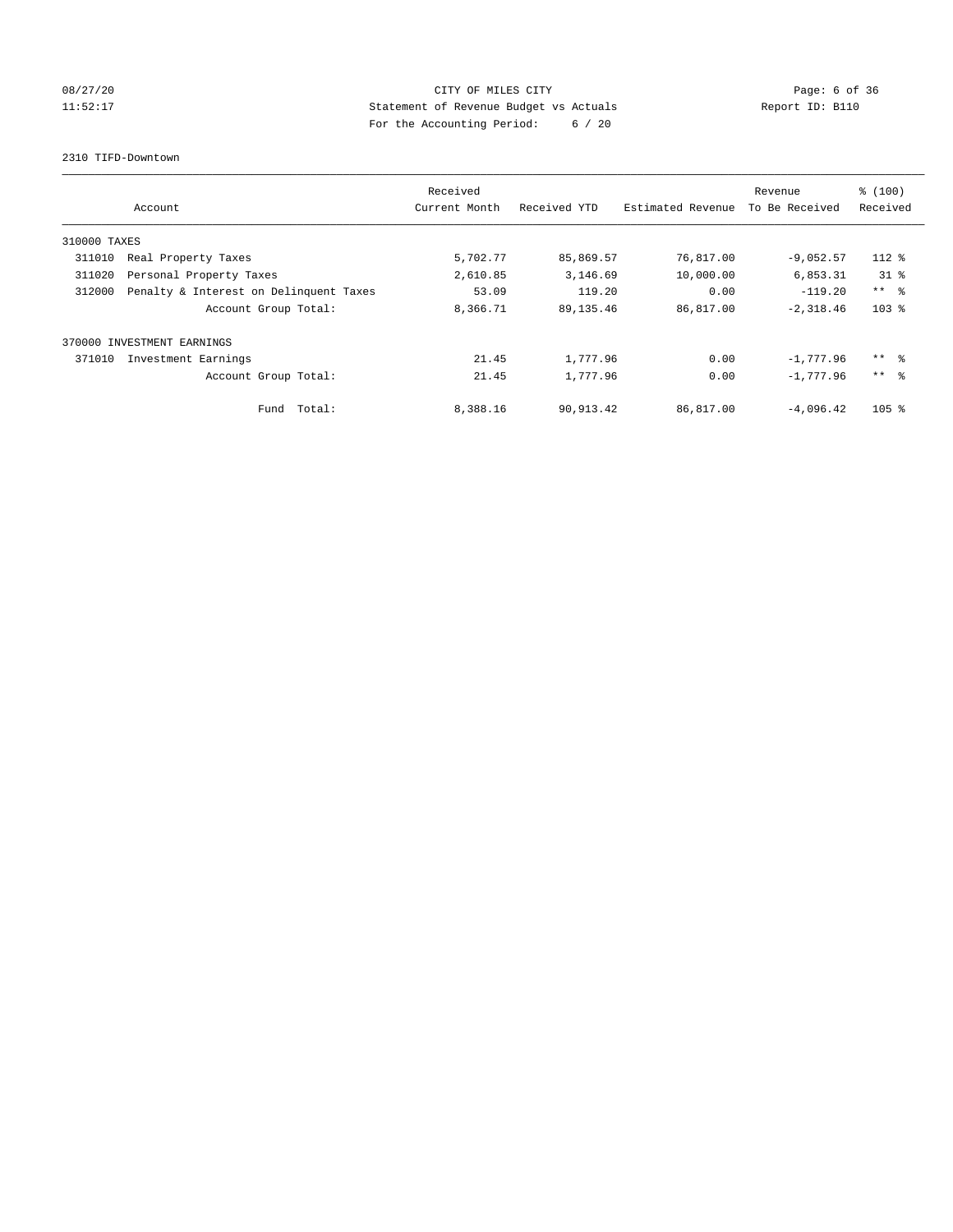# 08/27/20 Page: 7 of 36 11:52:17 Statement of Revenue Budget vs Actuals Report ID: B110 For the Accounting Period: 6 / 20

2350 Local Government/Study Commission

|              | Account                 |             | Received<br>Current Month |      | Received YTD |      | Estimated Revenue To Be Received | Revenue | \$(100)<br>Received |
|--------------|-------------------------|-------------|---------------------------|------|--------------|------|----------------------------------|---------|---------------------|
| 310000 TAXES |                         |             |                           |      |              |      |                                  |         |                     |
| 311010       | Real Property Taxes     |             |                           | 0.00 |              | 0.47 | 20.00                            | 19.53   | 2 <sub>8</sub>      |
| 311020       | Personal Property Taxes |             |                           | 0.00 |              | 0.00 | 5.00                             | 5.00    | 0 <sup>8</sup>      |
|              | Account Group Total:    |             |                           | 0.00 |              | 0.47 | 25.00                            | 24.53   | 2 <sup>8</sup>      |
|              |                         | Fund Total: |                           | 0.00 |              | 0.47 | 25.00                            | 24.53   | 2 <sup>8</sup>      |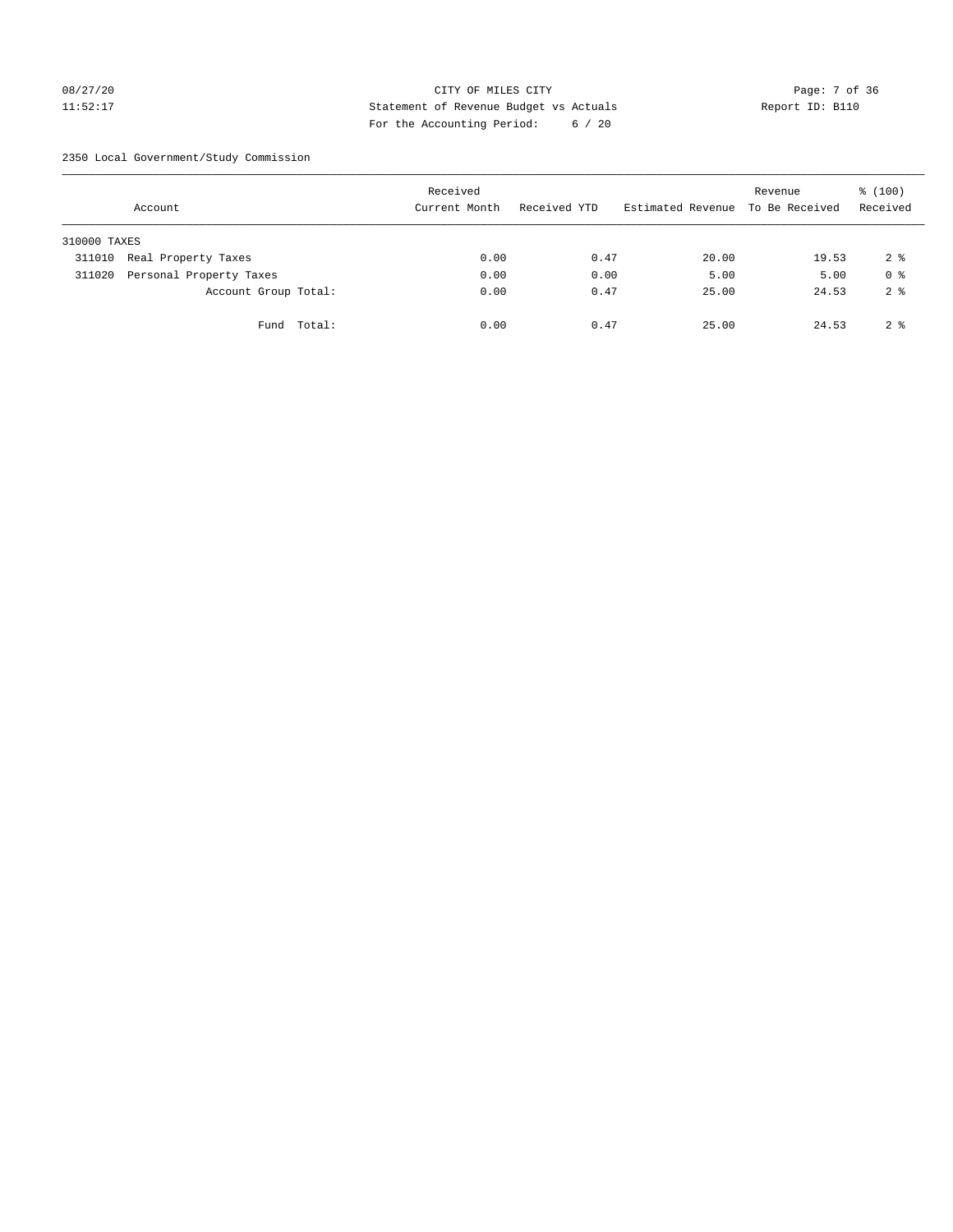# 08/27/20 Page: 8 of 36 11:52:17 Statement of Revenue Budget vs Actuals Report ID: B110 For the Accounting Period: 6 / 20

2372 Permissive Medical Levy

|              | Account                                | Received<br>Current Month | Received YTD | Estimated Revenue | Revenue<br>To Be Received | % (100)<br>Received |
|--------------|----------------------------------------|---------------------------|--------------|-------------------|---------------------------|---------------------|
| 310000 TAXES |                                        |                           |              |                   |                           |                     |
| 311010       | Real Property Taxes                    | 14,733.60                 | 249,577.17   | 259,722.00        | 10,144.83                 | $96$ %              |
| 311020       | Personal Property Taxes                | 4,314.46                  | 5,396.23     | 5,500.00          | 103.77                    | 98 %                |
| 312000       | Penalty & Interest on Delinquent Taxes | 51.11                     | 147.53       | 0.00              | $-147.53$                 | $***$ $\frac{6}{5}$ |
|              | Account Group Total:                   | 19,099.17                 | 255, 120.93  | 265, 222, 00      | 10,101.07                 | $96*$               |
|              | Fund Total:                            | 19,099.17                 | 255,120.93   | 265,222.00        | 10,101.07                 | $96$ %              |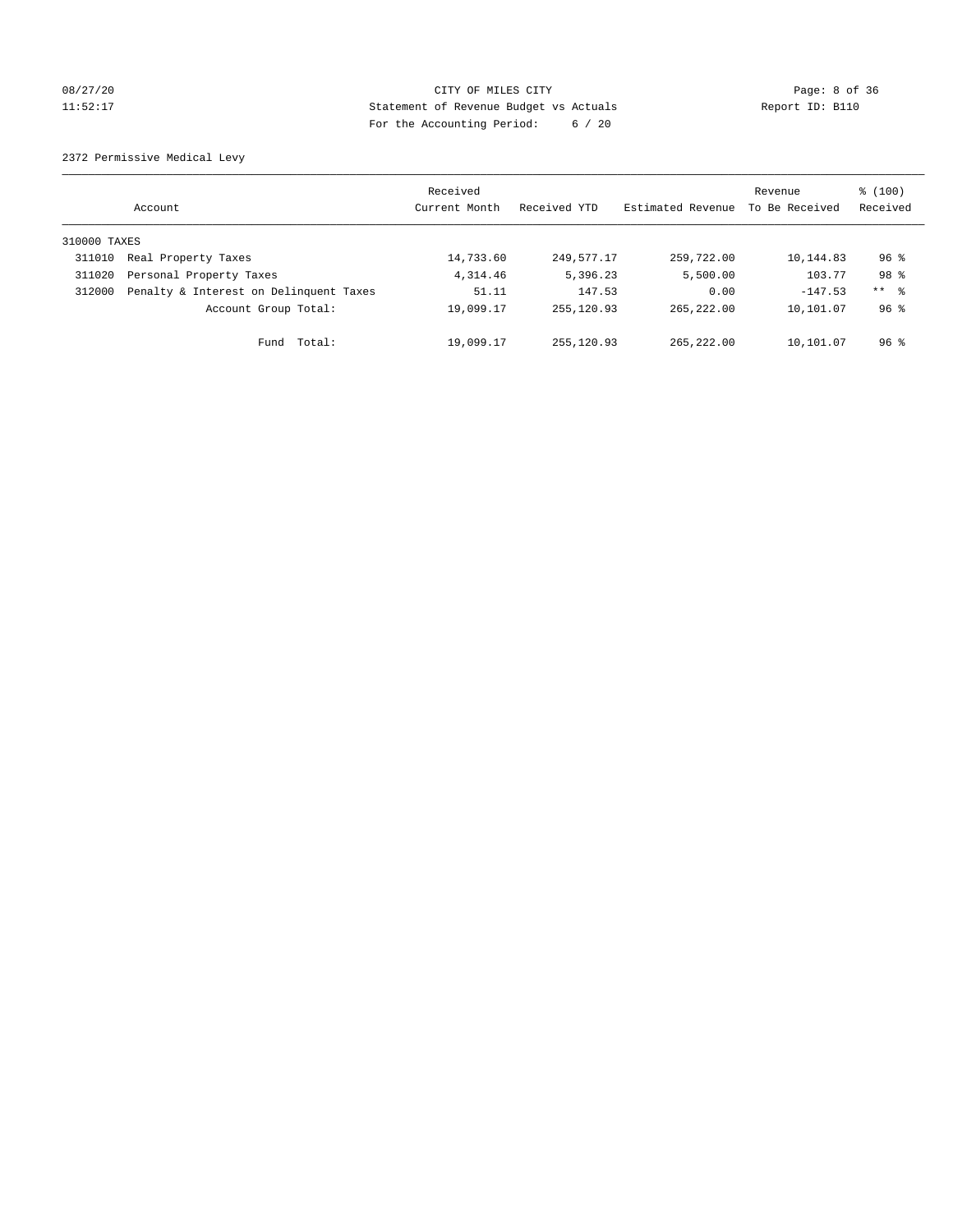# 08/27/20 CITY OF MILES CITY Page: 9 of 36 11:52:17 Statement of Revenue Budget vs Actuals Report ID: B110 For the Accounting Period: 6 / 20

## 2390 DRUG FORFEITURE

| Account                      | Received<br>Current Month | Received YTD | Estimated Revenue | Revenue<br>To Be Received | $\frac{100}{3}$<br>Received |
|------------------------------|---------------------------|--------------|-------------------|---------------------------|-----------------------------|
| 350000 FINES AND FORFEITURES |                           |              |                   |                           |                             |
| Drug Forfeitures<br>351013   | 0.00                      | 800.00       | 2,000.00          | 1,200.00                  | $40*$                       |
| Account Group Total:         | 0.00                      | 800.00       | 2,000.00          | 1,200.00                  | $40*$                       |
| Fund Total:                  | 0.00                      | 800.00       | 2,000.00          | 1,200.00                  | 40 %                        |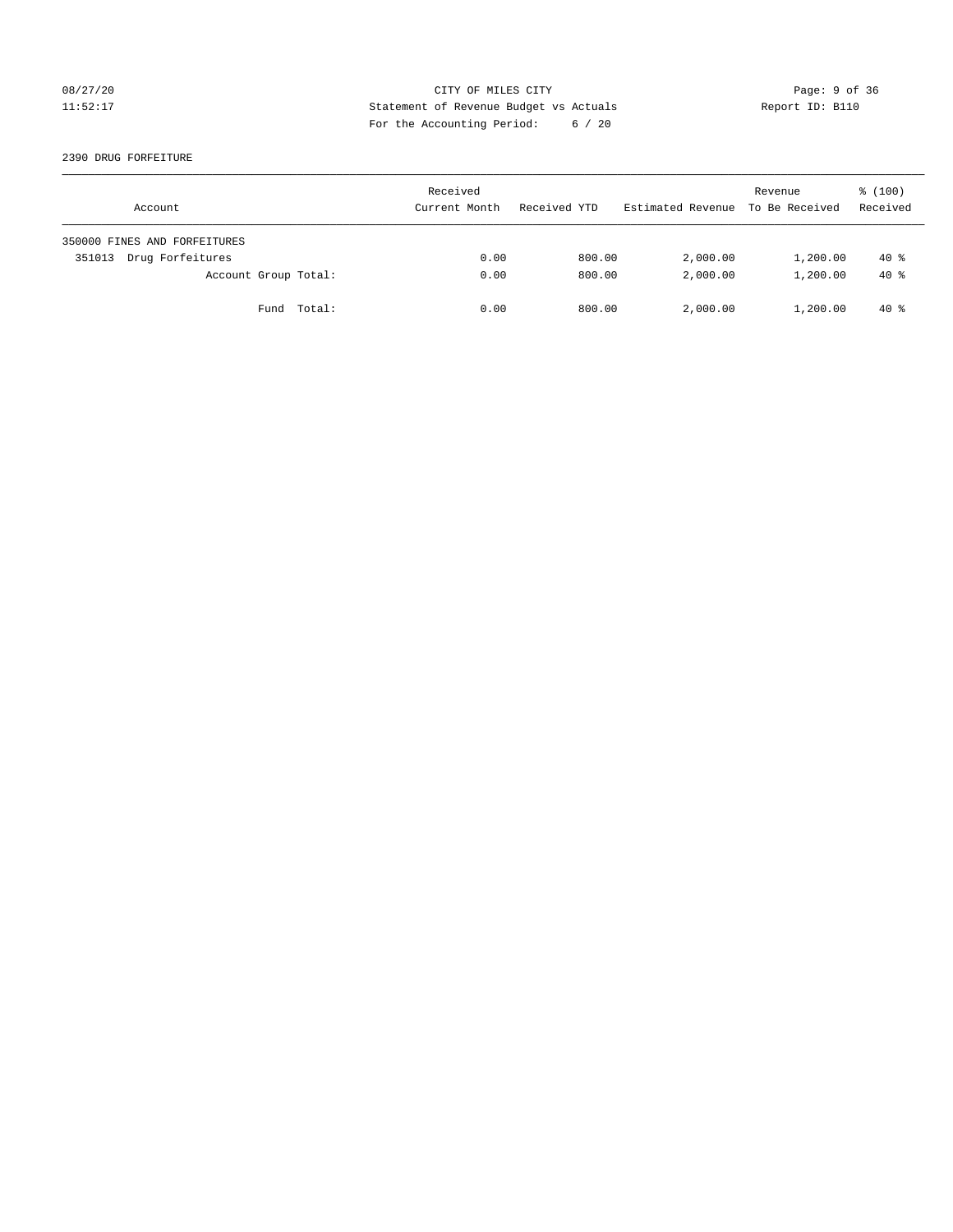# 08/27/20 Page: 10 of 36 11:52:17 Statement of Revenue Budget vs Actuals Report ID: B110 For the Accounting Period: 6 / 20

## 2394 BUILDING CODE ENFORCEMENT

| Account                              | Received<br>Current Month | Received YTD | Estimated Revenue To Be Received | Revenue | $\frac{100}{3}$<br>Received |
|--------------------------------------|---------------------------|--------------|----------------------------------|---------|-----------------------------|
| 320000 LICENSES AND PERMITS          |                           |              |                                  |         |                             |
| Building & Related Permits<br>323010 | 31,101.03                 | 215,592.22   | 215,592.00                       | $-0.22$ | $100*$                      |
| Account Group Total:                 | 31,101.03                 | 215,592.22   | 215,592.00                       | $-0.22$ | $100*$                      |
| Fund Total:                          | 31,101.03                 | 215,592.22   | 215,592.00                       | $-0.22$ | $100*$                      |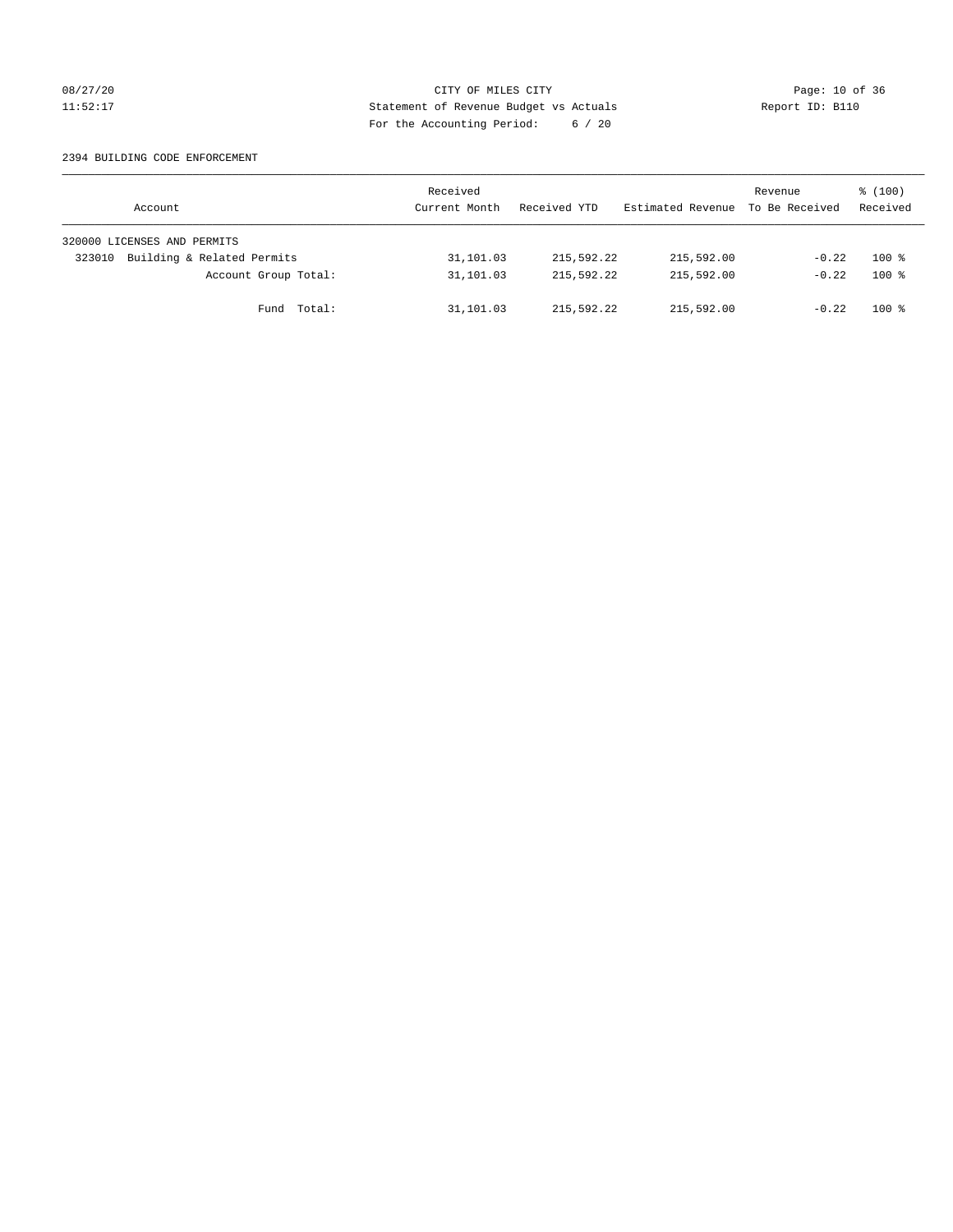# 08/27/20 Page: 11 of 36 11:52:17 Statement of Revenue Budget vs Actuals Report ID: B110 For the Accounting Period: 6 / 20

2400 LTG M D#165-(Gen City)

|                                                    | Received      |              |                   | Revenue        | % (100)   |
|----------------------------------------------------|---------------|--------------|-------------------|----------------|-----------|
| Account                                            | Current Month | Received YTD | Estimated Revenue | To Be Received | Received  |
| 360000 MISCELLANEOUS REVENUE                       |               |              |                   |                |           |
| 363010<br>Maintenance Assessments                  | 8,688.76      | 175,619.14   | 175,342.00        | $-277.14$      | $100*$    |
| Penalty & Interest on Deling Assessments<br>363040 | 192.88        | 620.47       | 550.00            | $-70.47$       | $113*$    |
| Account Group Total:                               | 8,881.64      | 176, 239.61  | 175,892.00        | $-347.61$      | $100$ %   |
| 370000 INVESTMENT EARNINGS                         |               |              |                   |                |           |
| 371010<br>Investment Earnings                      | 13.53         | 1,369.12     | 900.00            | $-469.12$      | $152$ $%$ |
| Account Group Total:                               | 13.53         | 1,369.12     | 900.00            | $-469.12$      | $152$ $%$ |
| Total:<br>Fund                                     | 8,895.17      | 177,608.73   | 176,792.00        | $-816.73$      | $100*$    |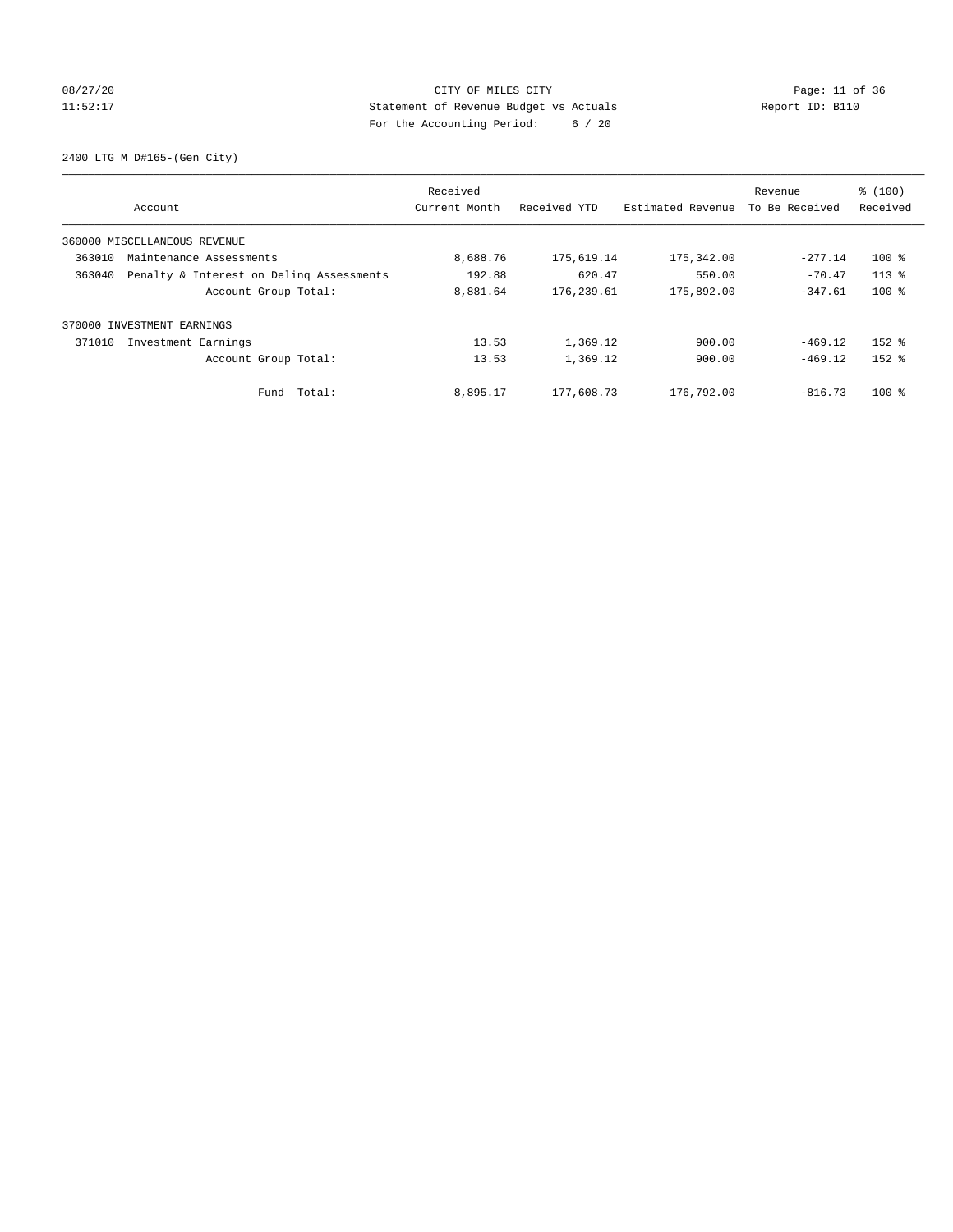# 08/27/20 Page: 12 of 36 11:52:17 Statement of Revenue Budget vs Actuals Report ID: B110 For the Accounting Period: 6 / 20

2420 LTG M D#167-(MilesAddn Etc)

| Account                                            | Received<br>Current Month | Received YTD | Estimated Revenue | Revenue<br>To Be Received | % (100)<br>Received |
|----------------------------------------------------|---------------------------|--------------|-------------------|---------------------------|---------------------|
| 360000 MISCELLANEOUS REVENUE                       |                           |              |                   |                           |                     |
| 363010<br>Maintenance Assessments                  | 2,020.50                  | 26, 207.82   | 26,100.00         | $-107.82$                 | $100*$              |
| Penalty & Interest on Deling Assessments<br>363040 | 54.46                     | 113.39       | 100.00            | $-13.39$                  | $113*$              |
| Account Group Total:                               | 2,074.96                  | 26,321.21    | 26,200.00         | $-121.21$                 | $100*$              |
| INVESTMENT EARNINGS<br>370000                      |                           |              |                   |                           |                     |
| 371010<br>Investment Earnings                      | 3.24                      | 303.61       | 200.00            | $-103.61$                 | $152$ $%$           |
| Account Group Total:                               | 3.24                      | 303.61       | 200.00            | $-103.61$                 | $152$ $%$           |
| Fund Total:                                        | 2,078.20                  | 26,624.82    | 26,400.00         | $-224.82$                 | $101$ %             |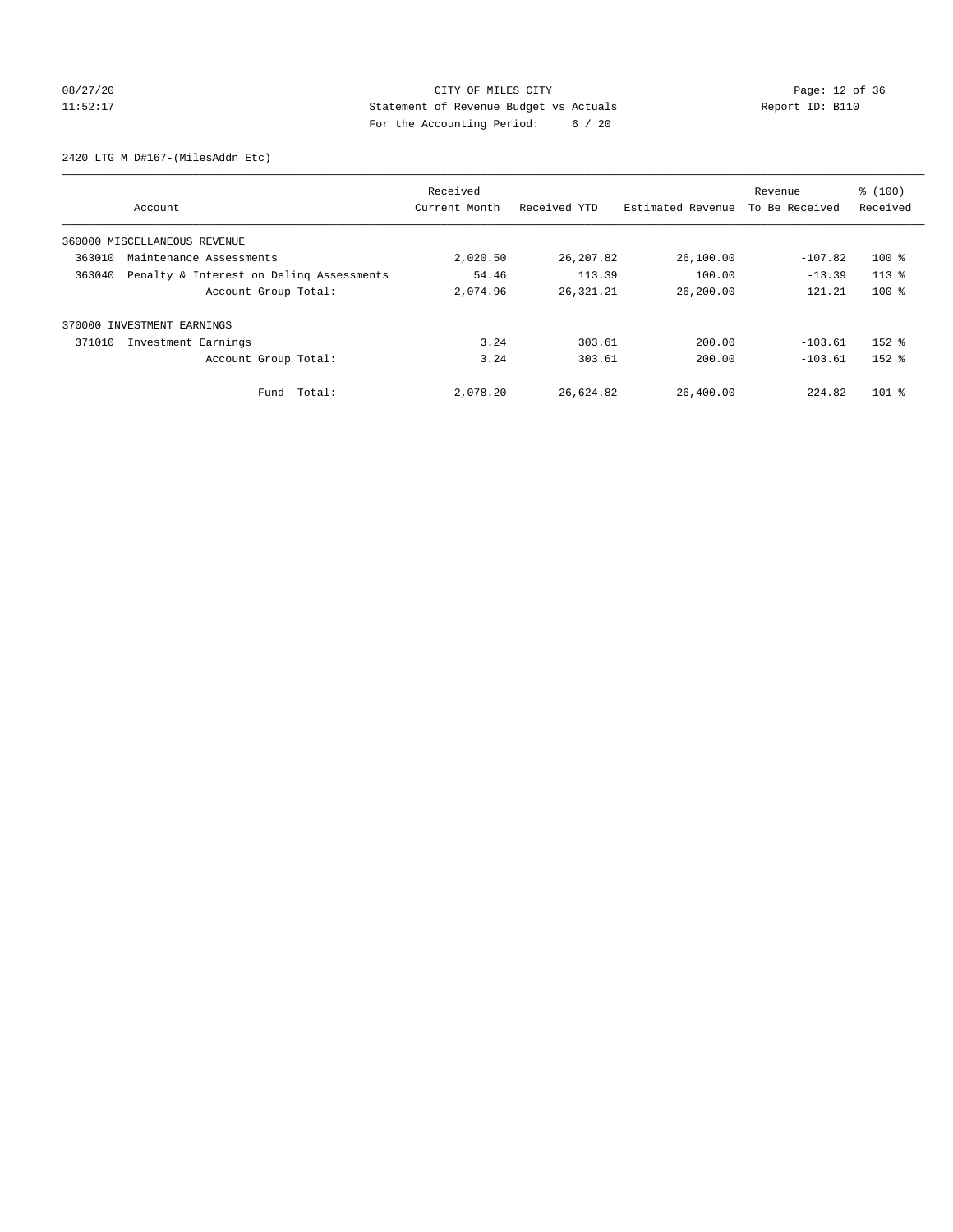# 08/27/20 Page: 13 of 36 CITY OF MILES CITY CONTROL PAGE: 13 of 36 11:52:17 Statement of Revenue Budget vs Actuals Report ID: B110 For the Accounting Period: 6 / 20

2430 LTG M D#171-(Balsam Est)

|        |                                          | Received      |              |                   | Revenue        | % (100)         |
|--------|------------------------------------------|---------------|--------------|-------------------|----------------|-----------------|
|        | Account                                  | Current Month | Received YTD | Estimated Revenue | To Be Received | Received        |
|        | 360000 MISCELLANEOUS REVENUE             |               |              |                   |                |                 |
| 363010 | Maintenance Assessments                  | 636.86        | 5,822.53     | 5,716.00          | $-106.53$      | $102$ %         |
| 363040 | Penalty & Interest on Deling Assessments | 7.82          | 18.53        | 5.00              | $-13.53$       | $371$ $%$       |
|        | Account Group Total:                     | 644.68        | 5,841.06     | 5,721.00          | $-120.06$      | $102$ %         |
|        | 370000 INVESTMENT EARNINGS               |               |              |                   |                |                 |
| 371010 | Investment Earnings                      | 0.58          | 56.33        | 300.00            | 243.67         | 19 <sup>8</sup> |
|        | Account Group Total:                     | 0.58          | 56.33        | 300.00            | 243.67         | $19*$           |
|        | Total:<br>Fund                           | 645.26        | 5,897.39     | 6,021.00          | 123.61         | 98 <sup>8</sup> |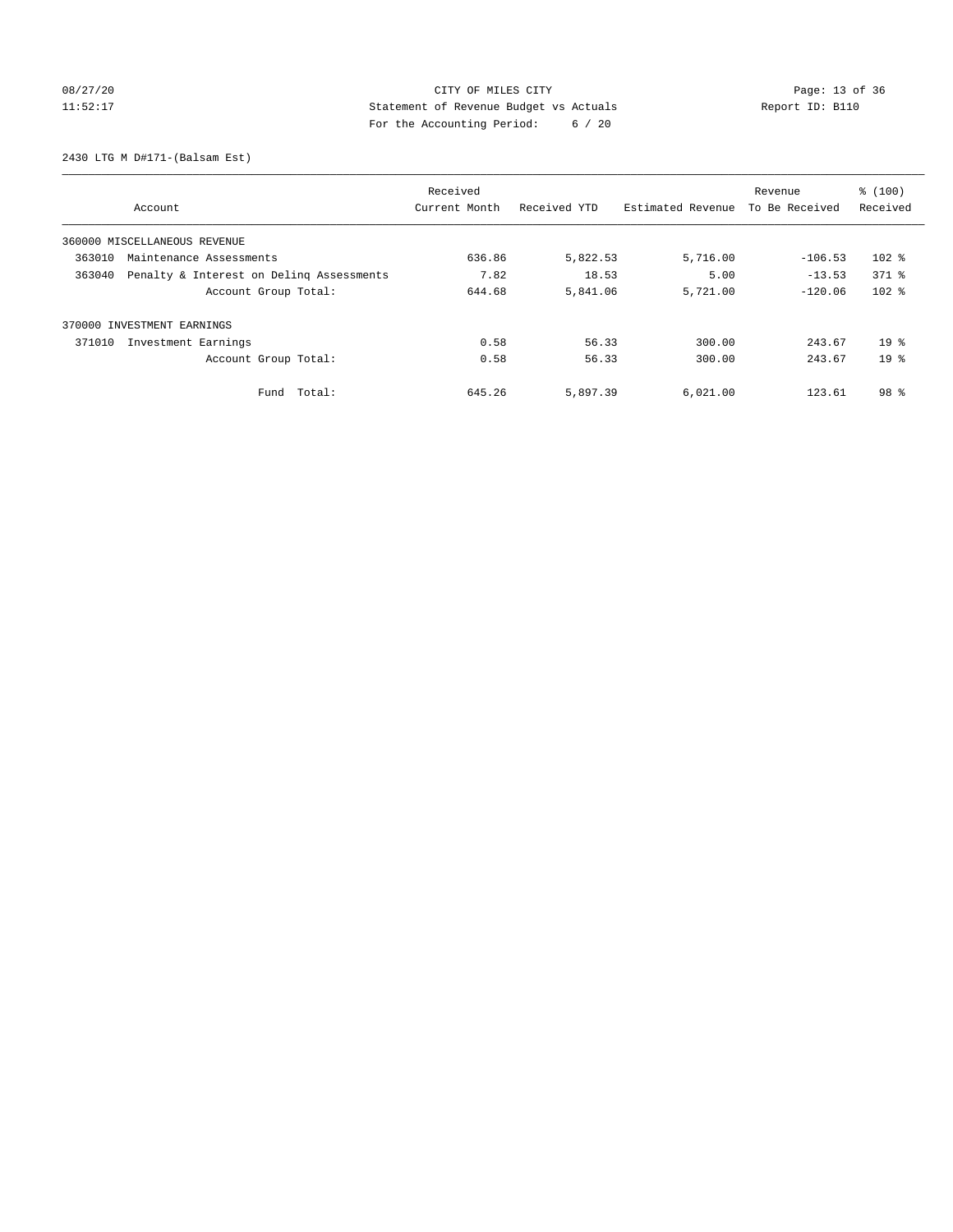# 08/27/20 Page: 14 of 36 11:52:17 Statement of Revenue Budget vs Actuals Report ID: B110 For the Accounting Period: 6 / 20

2440 LTG M D#172-(Main Str)

| Account                                            | Received<br>Current Month | Received YTD | Estimated Revenue | Revenue<br>To Be Received | % (100)<br>Received |
|----------------------------------------------------|---------------------------|--------------|-------------------|---------------------------|---------------------|
| 360000 MISCELLANEOUS REVENUE                       |                           |              |                   |                           |                     |
| 363010<br>Maintenance Assessments                  | 1,458.45                  | 33,542.95    | 33,451.00         | $-91.95$                  | $100$ %             |
| Penalty & Interest on Deling Assessments<br>363040 | 17.90                     | 73.64        | 100.00            | 26.36                     | 74 %                |
| Account Group Total:                               | 1,476.35                  | 33,616.59    | 33,551.00         | $-65.59$                  | $100*$              |
| INVESTMENT EARNINGS<br>370000                      |                           |              |                   |                           |                     |
| 371010<br>Investment Earnings                      | 1.45                      | 71.06        | 50.00             | $-21.06$                  | $142$ $%$           |
| Account Group Total:                               | 1.45                      | 71.06        | 50.00             | $-21.06$                  | $142$ %             |
| Fund Total:                                        | 1,477.80                  | 33,687.65    | 33,601.00         | $-86.65$                  | $100*$              |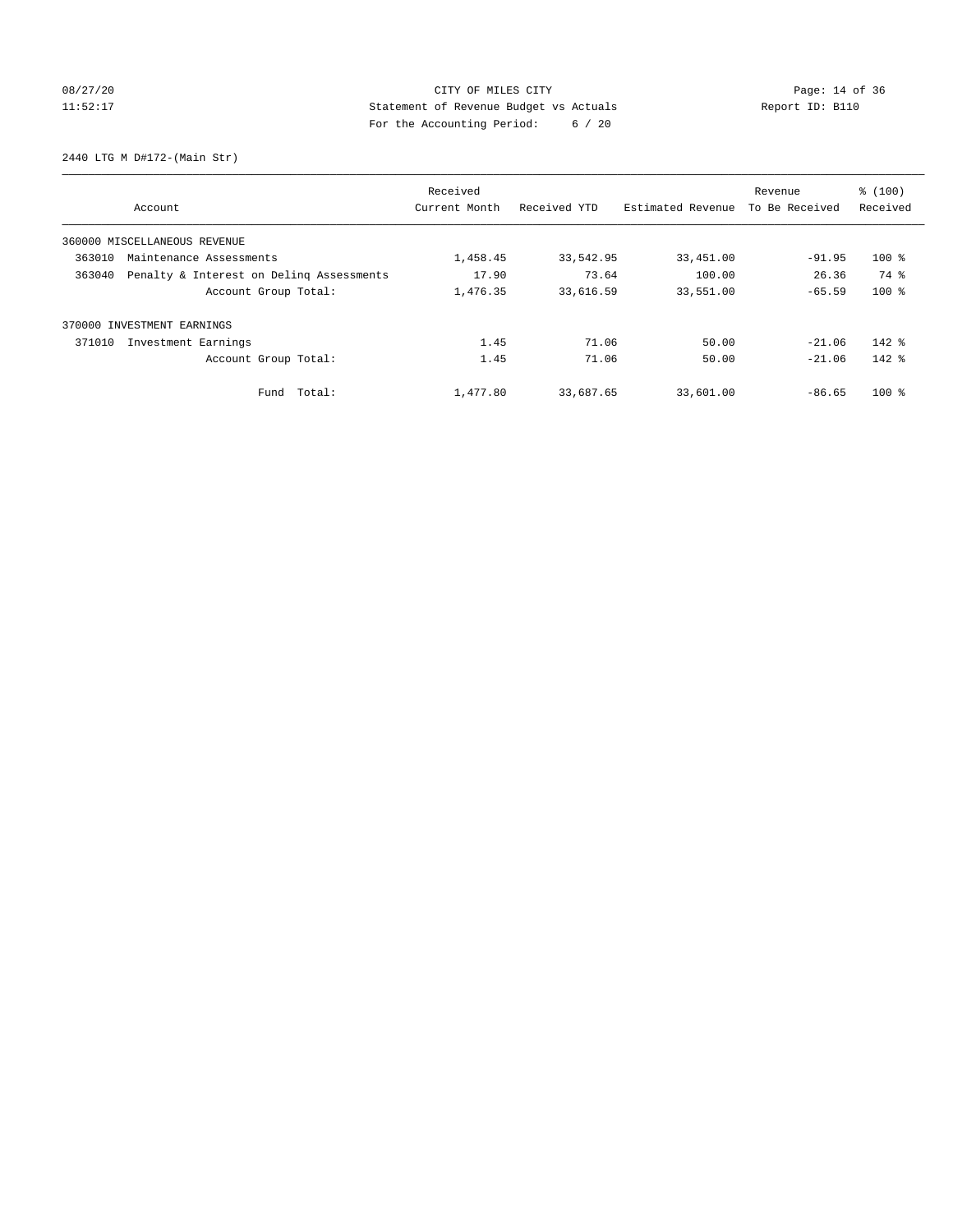# 08/27/20 Page: 15 of 36 11:52:17 Statement of Revenue Budget vs Actuals Report ID: B110 For the Accounting Period: 6 / 20

2450 LTG M D#195-(SG-Trico)

|                                                    | Received      |              | Revenue           |                | % (100)             |
|----------------------------------------------------|---------------|--------------|-------------------|----------------|---------------------|
| Account                                            | Current Month | Received YTD | Estimated Revenue | To Be Received | Received            |
| 360000 MISCELLANEOUS REVENUE                       |               |              |                   |                |                     |
| 363010<br>Maintenance Assessments                  | 186.61        | 5,894.52     | 5,897.00          | 2.48           | $100$ %             |
| Penalty & Interest on Deling Assessments<br>363040 | 2.29          | 7.93         | 10.00             | 2.07           | 79 %                |
| Account Group Total:                               | 188.90        | 5,902.45     | 5,907.00          | 4.55           | $100*$              |
| 370000 INVESTMENT EARNINGS                         |               |              |                   |                |                     |
| 371010<br>Investment Earnings                      | 757.96        | 824.38       | 50.00             | $-774.38$      | $***$ $%$           |
| Account Group Total:                               | 757.96        | 824.38       | 50.00             | $-774.38$      | $***$ $\frac{6}{5}$ |
| Total:<br>Fund                                     | 946.86        | 6,726.83     | 5,957.00          | $-769.83$      | $113*$              |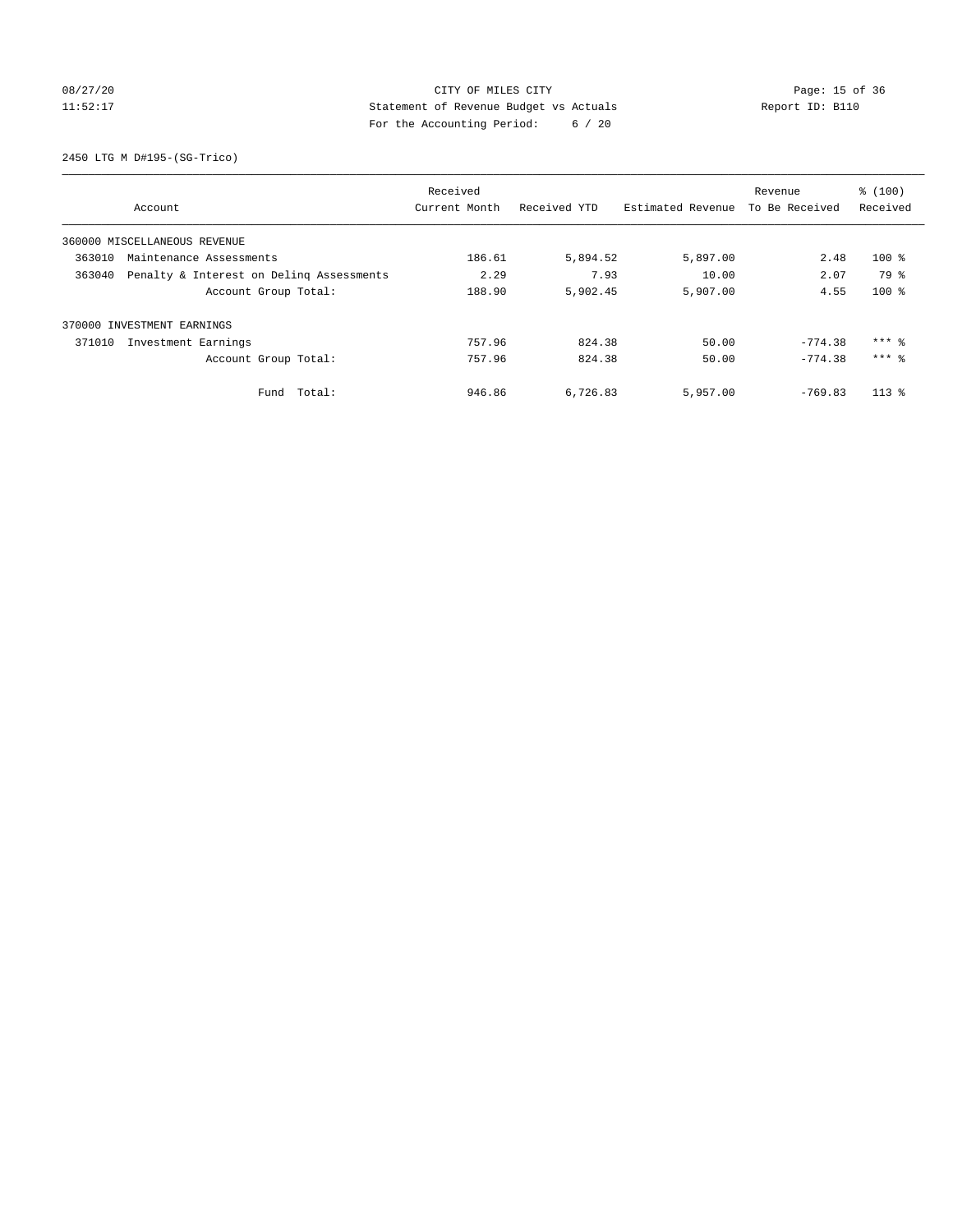# 08/27/20 Page: 16 of 36 CITY OF MILES CITY CONTROL PAGE: 16 of 36 11:52:17 Statement of Revenue Budget vs Actuals Report ID: B110 For the Accounting Period: 6 / 20

2470 LTG M D#202-(SG-MDU&NV)

|        |                                          | Received      |              |                   | Revenue        | % (100)         |
|--------|------------------------------------------|---------------|--------------|-------------------|----------------|-----------------|
|        | Account                                  | Current Month | Received YTD | Estimated Revenue | To Be Received | Received        |
|        | 360000 MISCELLANEOUS REVENUE             |               |              |                   |                |                 |
| 363010 | Maintenance Assessments                  |               | 9,184.25     | 9,308.00          | 123.75         | 99 %            |
| 363040 | Penalty & Interest on Deling Assessments | 5.43          | 57.02        | 50.00             | $-7.02$        | $114$ %         |
|        | Account Group Total:                     | 447.83        | 9,241.27     | 9,358.00          | 116.73         | 99 <sup>8</sup> |
|        | 370000 INVESTMENT EARNINGS               |               |              |                   |                |                 |
| 371010 | Investment Earnings                      | 0.77          | 56.43        | 10.00             | $-46.43$       | $564$ $%$       |
|        | Account Group Total:                     | 0.77          | 56.43        | 10.00             | $-46.43$       | $564$ $%$       |
|        | Fund Total:                              | 448.60        | 9,297.70     | 9,368.00          | 70.30          | 99 %            |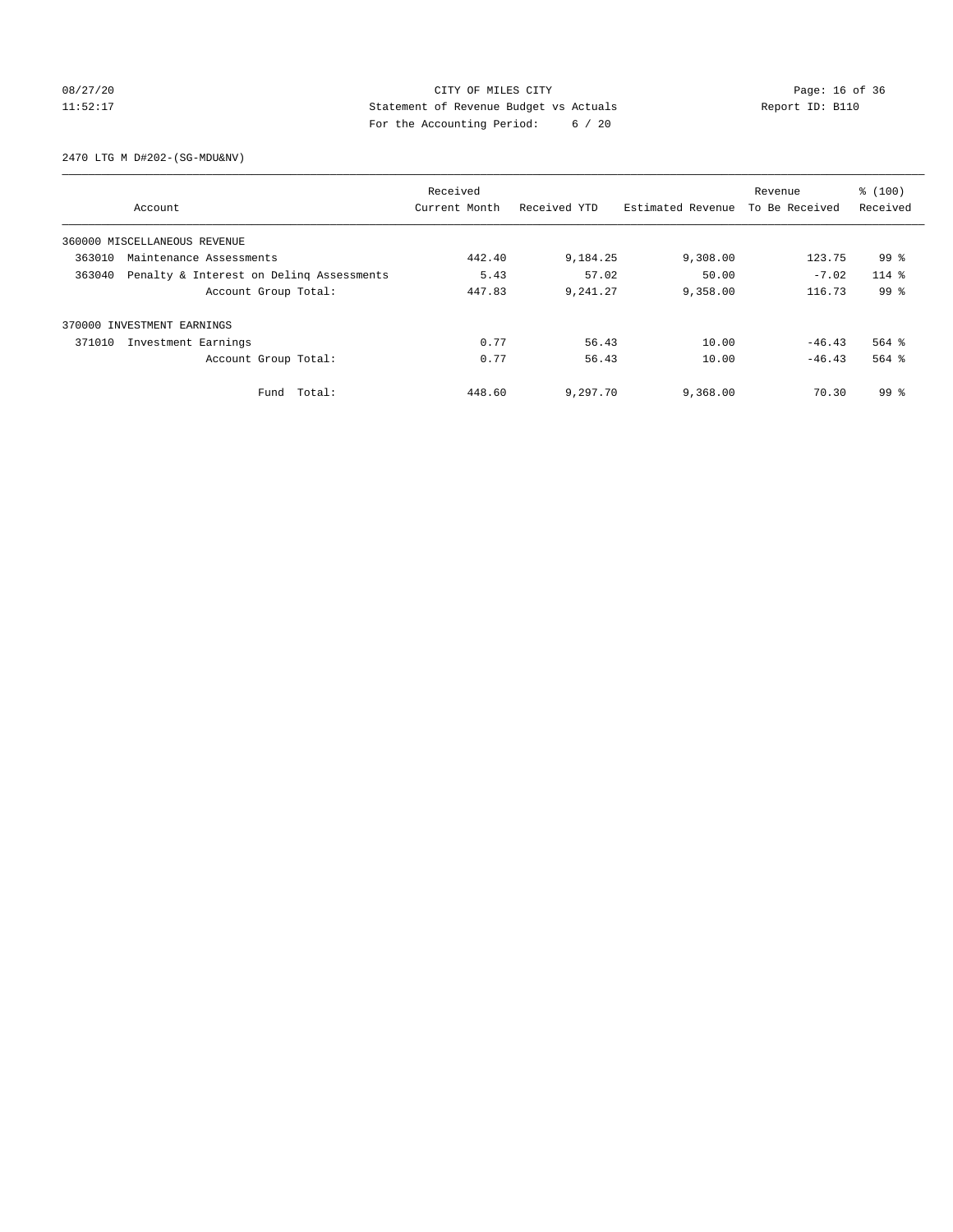# 08/27/20 Page: 17 of 36 11:52:17 Statement of Revenue Budget vs Actuals Report ID: B110 For the Accounting Period: 6 / 20

2480 LTG M M#173-(Milestown Estates)

|        |                                          | Received      |              |                   | Revenue        | % (100)            |
|--------|------------------------------------------|---------------|--------------|-------------------|----------------|--------------------|
|        | Account                                  | Current Month | Received YTD | Estimated Revenue | To Be Received | Received           |
|        | 360000 MISCELLANEOUS REVENUE             |               |              |                   |                |                    |
| 363010 | Maintenance Assessments                  |               | 2,874.02     | 2,874.00          | $-0.02$        | $100*$             |
| 363040 | Penalty & Interest on Deling Assessments | 3.03          | 7.86         | 2.00              | $-5.86$        | $393$ $%$          |
|        | Account Group Total:                     | 250.16        | 2,881.88     | 2,876.00          | $-5.88$        | $100$ %            |
|        | 370000 INVESTMENT EARNINGS               |               |              |                   |                |                    |
| 371010 | Investment Earnings                      | 0.15          | 14.05        | 25.00             | 10.95          | $56$ $\frac{6}{3}$ |
|        | Account Group Total:                     | 0.15          | 14.05        | 25.00             | 10.95          | 56 <sup>8</sup>    |
|        | Fund Total:                              | 250.31        | 2,895.93     | 2,901.00          | 5.07           | $100*$             |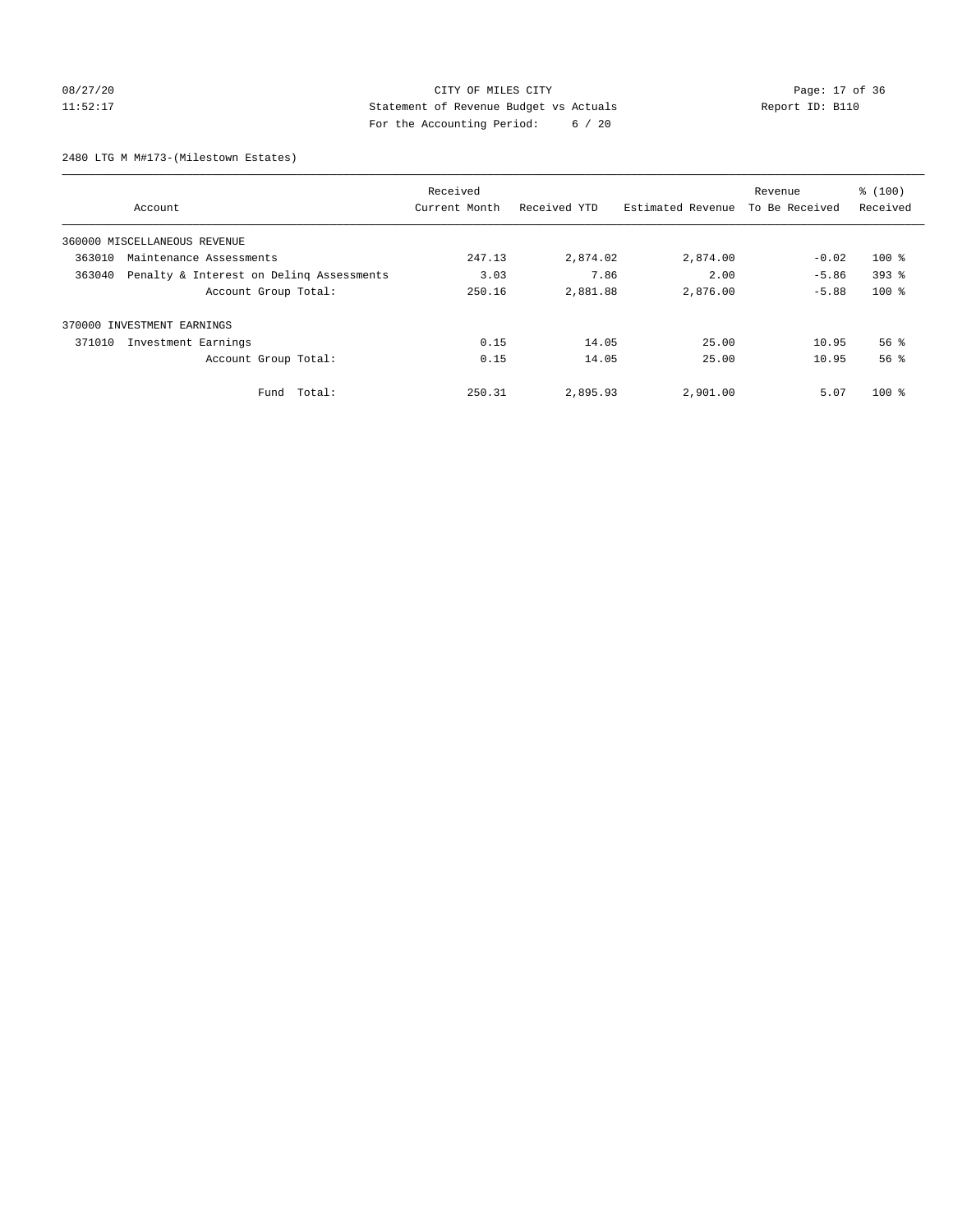# 08/27/20 Page: 18 of 36 CITY OF MILES CITY 11:52:17 Statement of Revenue Budget vs Actuals Report ID: B110 For the Accounting Period: 6 / 20

2510 STR MAINT DIST #204

|        |                                          | Received      |              |                   | Revenue        | % (100)          |
|--------|------------------------------------------|---------------|--------------|-------------------|----------------|------------------|
|        | Account                                  | Current Month | Received YTD | Estimated Revenue | To Be Received | Received         |
|        | 330000 INTERGOVERNMENTAL REVENUES        |               |              |                   |                |                  |
| 331113 | FEMA -Projects                           | 0.00          | 10,798.05    | 32,467.00         | 21,668.95      | $33$ $%$         |
|        | Account Group Total:                     | 0.00          | 10,798.05    | 32,467.00         | 21,668.95      | 33 <sup>8</sup>  |
|        | 360000 MISCELLANEOUS REVENUE             |               |              |                   |                |                  |
| 362020 | MISC REVENUE                             | $-2,004.05$   | 338.24       | 0.00              | $-338.24$      | $***$ $ -$       |
| 363010 | Maintenance Assessments                  | 86,558.18     | 1,697,961.65 | 1,704,326.00      | 6,364.35       | $100*$           |
| 363040 | Penalty & Interest on Deling Assessments | 1,175.10      | 4,191.50     | 4,000.00          | $-191.50$      | 105 <sub>8</sub> |
|        | Account Group Total:                     | 85,729.23     | 1,702,491.39 | 1,708,326.00      | 5,834.61       | $100*$           |
|        | 370000 INVESTMENT EARNINGS               |               |              |                   |                |                  |
| 371010 | Investment Earnings                      | 84.58         | 8,525.88     | 10,000.00         | 1,474.12       | 85%              |
|        | Account Group Total:                     | 84.58         | 8,525.88     | 10,000.00         | 1,474.12       | 85%              |
|        | 380000 OTHER FINANCING SOURCES           |               |              |                   |                |                  |
| 383000 | Interfund Operating Transfer             | 42,085.50     | 42,085.50    | 84,771.00         | 42,685.50      | $50*$            |
|        | Account Group Total:                     | 42,085.50     | 42,085.50    | 84,771.00         | 42,685.50      | $50*$            |
|        | Fund Total:                              | 127,899.31    | 1,763,900.82 | 1,835,564.00      | 71,663.18      | 96 <sup>8</sup>  |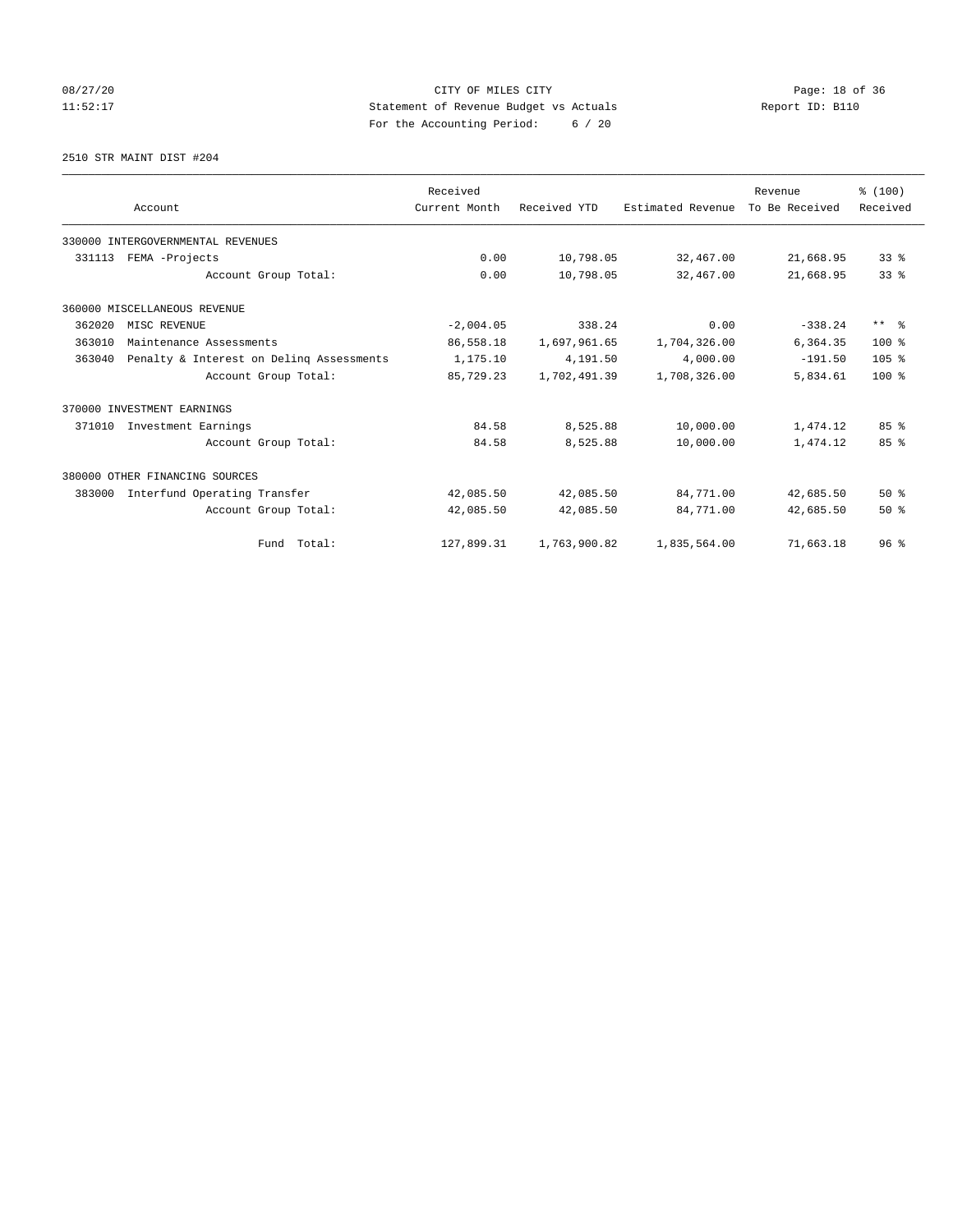# 08/27/20 Page: 19 of 36 11:52:17 Statement of Revenue Budget vs Actuals Report ID: B110 For the Accounting Period: 6 / 20

2520 STR MAINT DIST #205

|        |                                          | Received      |              |                   | Revenue        | % (100)                 |
|--------|------------------------------------------|---------------|--------------|-------------------|----------------|-------------------------|
|        | Account                                  | Current Month | Received YTD | Estimated Revenue | To Be Received | Received                |
|        | 330000 INTERGOVERNMENTAL REVENUES        |               |              |                   |                |                         |
| 331113 | FEMA -Projects                           | 0.00          | 2,699.51     | 8,167.00          | 5,467.49       | 338                     |
|        | Account Group Total:                     | 0.00          | 2,699.51     | 8,167.00          | 5,467.49       | 33 <sup>8</sup>         |
|        | 360000 MISCELLANEOUS REVENUE             |               |              |                   |                |                         |
| 362020 | MISC REVENUE                             | $-1,058.46$   | 82.86        | 0.00              | $-82.86$       | $***$ $=$ $\frac{6}{5}$ |
| 363010 | Maintenance Assessments                  | 7,683.35      | 138,305.99   | 134,977.00        | $-3,328.99$    | $102*$                  |
| 363040 | Penalty & Interest on Deling Assessments | 464.86        | 1,106.27     | 1,000.00          | $-106.27$      | $111*$                  |
|        | Account Group Total:                     | 7,089.75      | 139, 495. 12 | 135,977.00        | $-3,518.12$    | 103 <sub>8</sub>        |
|        | 370000 INVESTMENT EARNINGS               |               |              |                   |                |                         |
| 371010 | Investment Earnings                      | 33.36         | 4,482.67     | 400.00            | $-4,082.67$    | $***$ $%$               |
|        | Account Group Total:                     | 33.36         | 4,482.67     | 400.00            | $-4.082.67$    | $***$ %                 |
|        | 380000 OTHER FINANCING SOURCES           |               |              |                   |                |                         |
| 383000 | Interfund Operating Transfer             | 42,085.50     | 42,085.50    | 84,442.00         | 42,356.50      | $50*$                   |
|        | Account Group Total:                     | 42,085.50     | 42,085.50    | 84,442.00         | 42,356.50      | $50*$                   |
|        | Fund Total:                              | 49,208.61     | 188,762.80   | 228,986.00        | 40,223.20      | 82 %                    |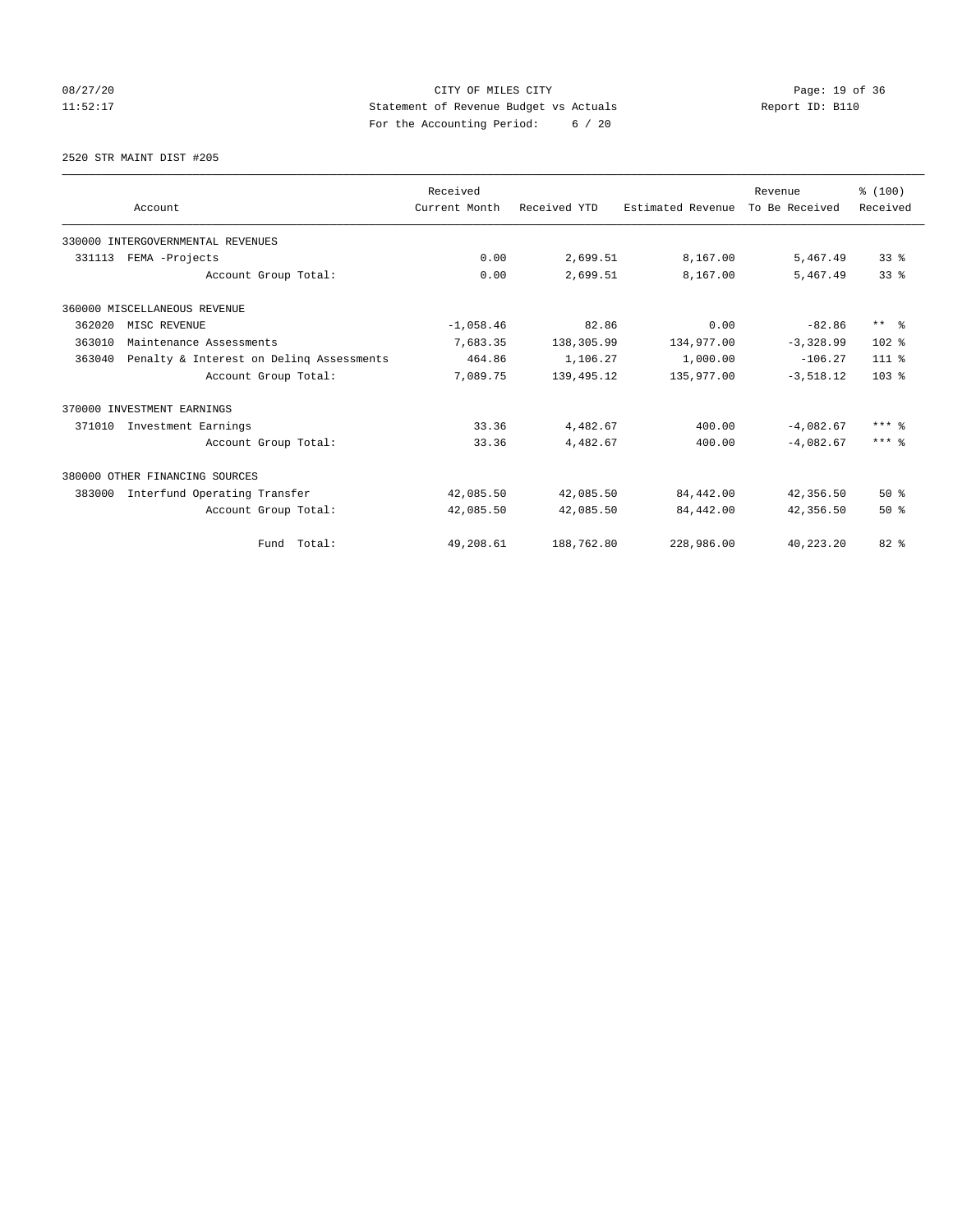# 08/27/20 Page: 20 of 36 11:52:17 Statement of Revenue Budget vs Actuals Report ID: B110 For the Accounting Period: 6 / 20

### 2540 STR MAINT DIST#207-(MILESTOWN ESTATES)

|        |                                          | Received      |              |                   | Revenue                                                                        | % (100)         |
|--------|------------------------------------------|---------------|--------------|-------------------|--------------------------------------------------------------------------------|-----------------|
|        | Account                                  | Current Month | Received YTD | Estimated Revenue | To Be Received<br>$-0.07$<br>$-22.72$<br>$-22.79$<br>16.72<br>16.72<br>$-6.07$ | Received        |
|        | 360000 MISCELLANEOUS REVENUE             |               |              |                   |                                                                                |                 |
| 363010 | Maintenance Assessments                  | 710.46        | 6,512.07     | 6,512.00          |                                                                                | $100*$          |
| 363040 | Penalty & Interest on Deling Assessments | 8.72          | 22.72        | 0.00              |                                                                                | $***$ $\approx$ |
|        | Account Group Total:                     | 719.18        | 6,534.79     | 6.512.00          |                                                                                | $100*$          |
| 370000 | INVESTMENT EARNINGS                      |               |              |                   |                                                                                |                 |
| 371010 | Investment Earnings                      | 0.79          | 83.28        | 100.00            |                                                                                | $83*$           |
|        | Account Group Total:                     | 0.79          | 83.28        | 100.00            |                                                                                | 83%             |
|        | Total:<br>Fund                           | 719.97        | 6,618.07     | 6,612.00          |                                                                                | $100*$          |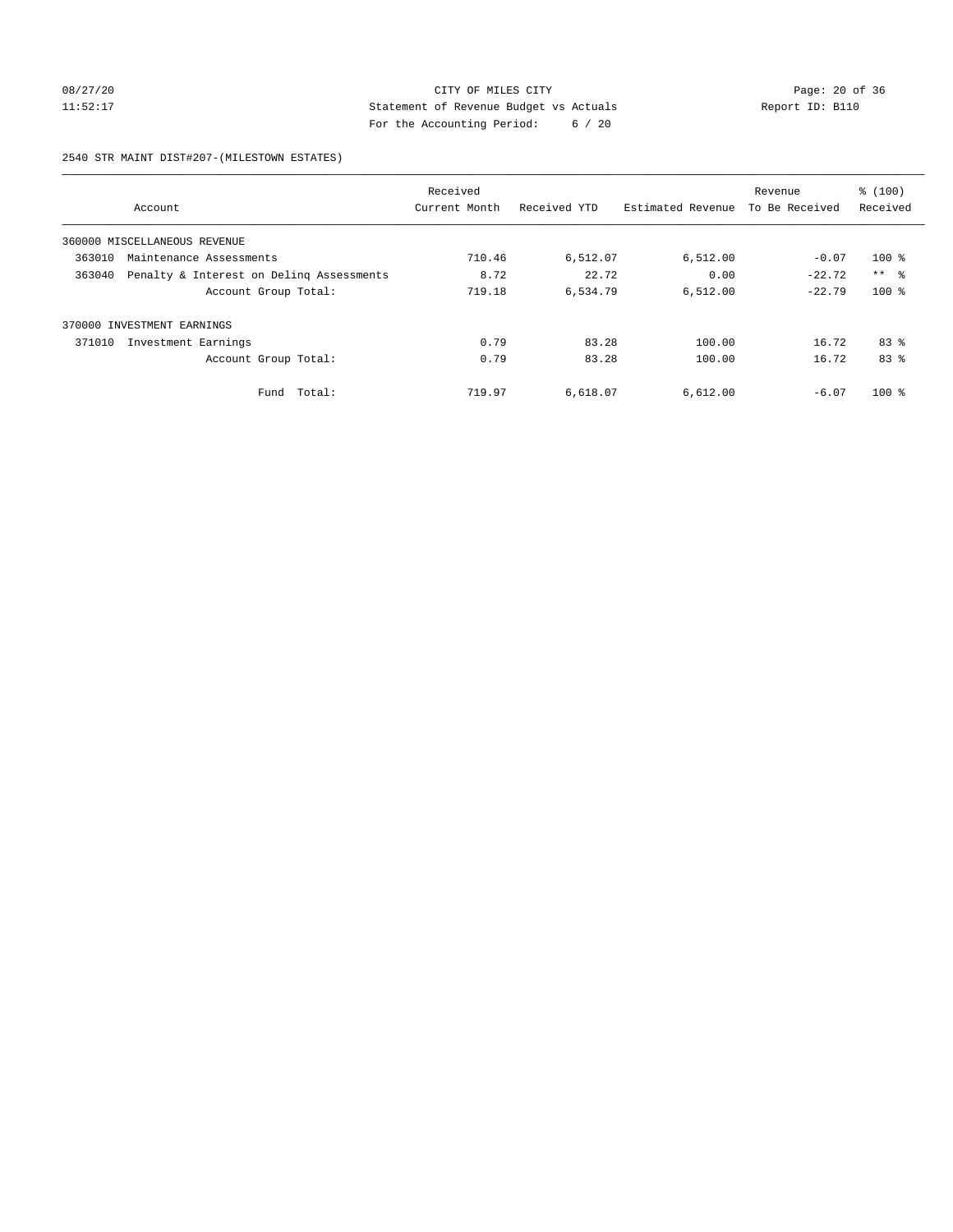# 08/27/20 Page: 21 of 36 11:52:17 Statement of Revenue Budget vs Actuals Report ID: B110 For the Accounting Period: 6 / 20

## 2701 Fire Grants

|        | Account                      | Received<br>Current Month | Received YTD | Estimated Revenue | Revenue<br>To Be Received | % (100)<br>Received |
|--------|------------------------------|---------------------------|--------------|-------------------|---------------------------|---------------------|
| 330000 | INTERGOVERNMENTAL REVENUES   |                           |              |                   |                           |                     |
| 331113 | FEMA -Projects               | 0.00                      | 222,334.00   | 723,232.00        | 500,898.00                | $31*$               |
|        | Account Group Total:         | 0.00                      | 222,334.00   | 723,232.00        | 500,898.00                | $31*$               |
|        | 360000 MISCELLANEOUS REVENUE |                           |              |                   |                           |                     |
| 365040 | DONATIONS-FIRE/AMB           | 0.00                      | 350.00       | 0.00              | $-350.00$                 | $***$ $\approx$     |
| 367000 | Sale of Junk or Salvage      | 0.00                      | 0.00         | 1,000.00          | 1,000.00                  | 0 <sup>8</sup>      |
|        | Account Group Total:         | 0.00                      | 350.00       | 1,000.00          | 650.00                    | 35 <sup>8</sup>     |
|        | Total:<br>Fund               | 0.00                      | 222,684.00   | 724,232.00        | 501,548.00                | $31*$               |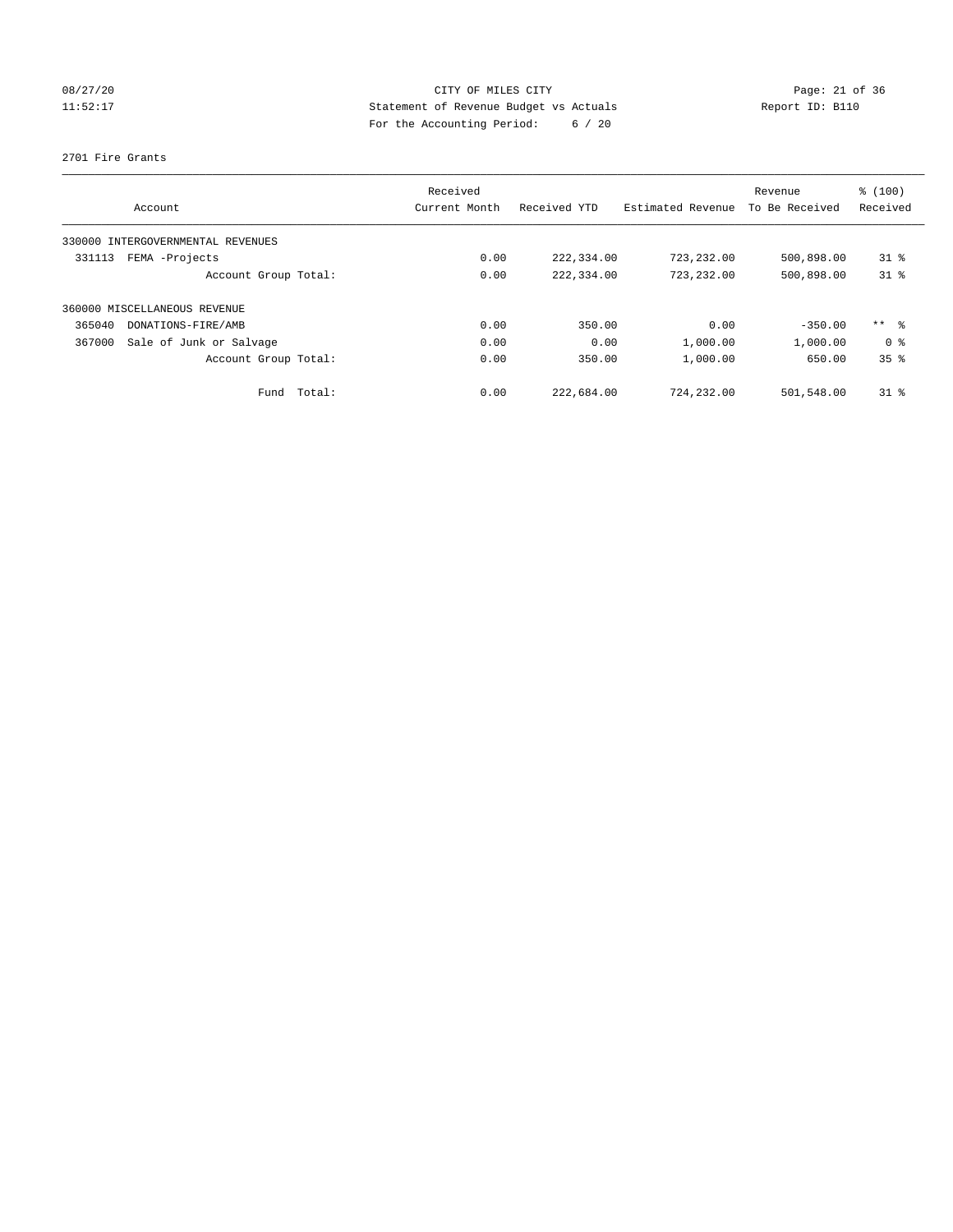# 08/27/20 Page: 22 of 36 11:52:17 Statement of Revenue Budget vs Actuals Report ID: B110 For the Accounting Period: 6 / 20

2820 GAS TAX

| Account                              | Received<br>Current Month | Received YTD | Estimated Revenue | Revenue<br>To Be Received | $\frac{100}{3}$<br>Received |
|--------------------------------------|---------------------------|--------------|-------------------|---------------------------|-----------------------------|
| 330000 INTERGOVERNMENTAL REVENUES    |                           |              |                   |                           |                             |
| Gasoline Tax Apportionment<br>335040 | 14,376.18                 | 172,514.16   | 172,514.00        | $-0.16$                   | $100*$                      |
| Account Group Total:                 | 14,376.18                 | 172,514.16   | 172,514.00        | $-0.16$                   | $100*$                      |
| Fund Total:                          | 14,376.18                 | 172,514.16   | 172,514.00        | $-0.16$                   | $100*$                      |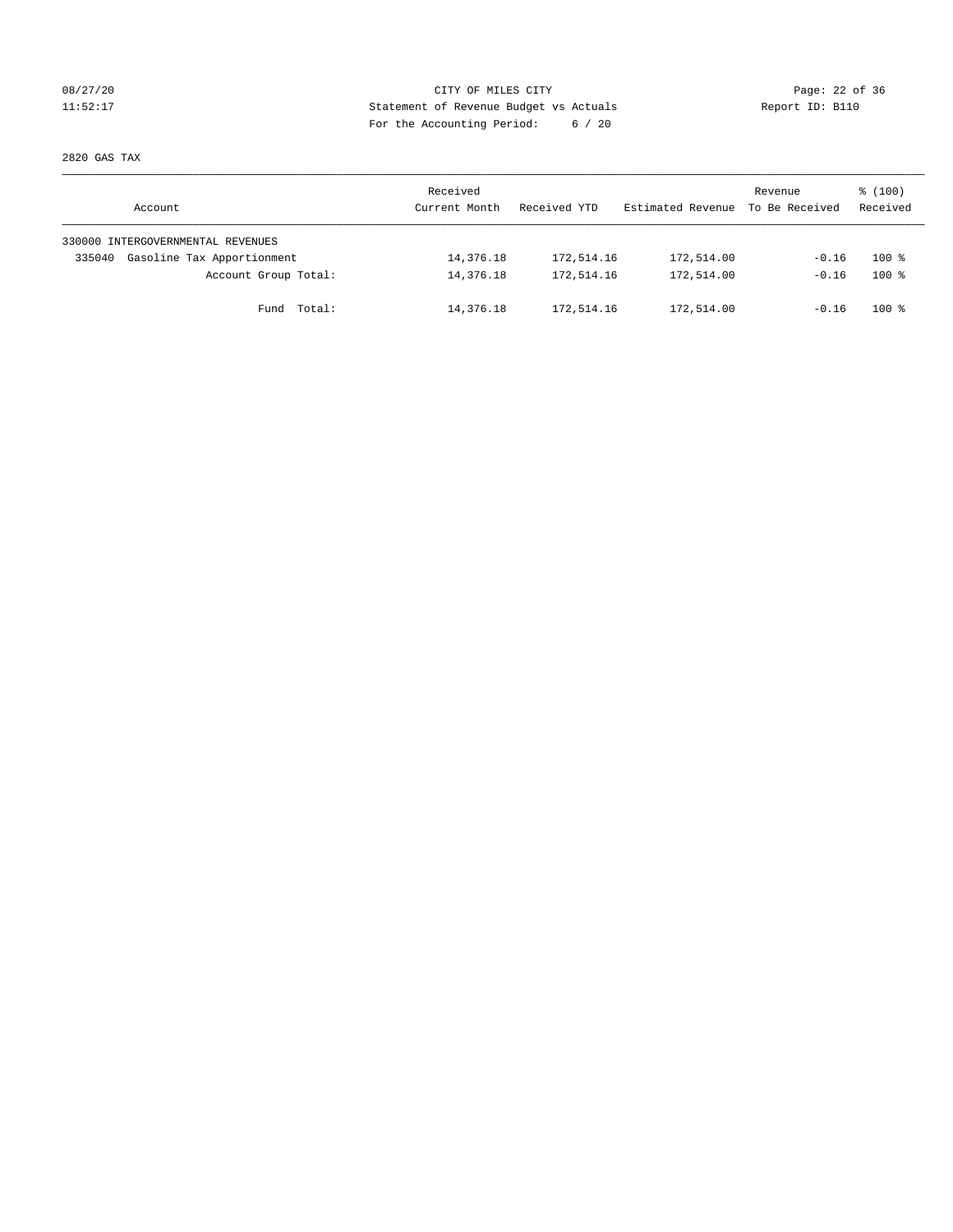# 08/27/20 Page: 23 of 36 11:52:17 Statement of Revenue Budget vs Actuals Report ID: B110 For the Accounting Period: 6 / 20

2821 HB473- Fuel Tax

| Account                                | Received<br>Current Month | Received YTD | Estimated Revenue | Revenue<br>To Be Received | % (100)<br>Received |
|----------------------------------------|---------------------------|--------------|-------------------|---------------------------|---------------------|
|                                        |                           |              |                   |                           |                     |
| 330000 INTERGOVERNMENTAL REVENUES      |                           |              |                   |                           |                     |
| 335041<br>HB473                        | 0.00                      | 197,025.71   | 197,026.00        | 0.29                      | $100*$              |
| Account Group Total:                   | 0.00                      | 197,025.71   | 197,026.00        | 0.29                      | $100*$              |
| 380000 OTHER FINANCING SOURCES         |                           |              |                   |                           |                     |
| Interfund Operating Transfer<br>383000 | 9,851.28                  | 9,851.28     | 9,851.00          | $-0.28$                   | $100*$              |
| Account Group Total:                   | 9,851.28                  | 9,851.28     | 9,851.00          | $-0.28$                   | $100*$              |
| Total:<br>Fund                         | 9,851.28                  | 206,876.99   | 206,877.00        | 0.01                      | $100*$              |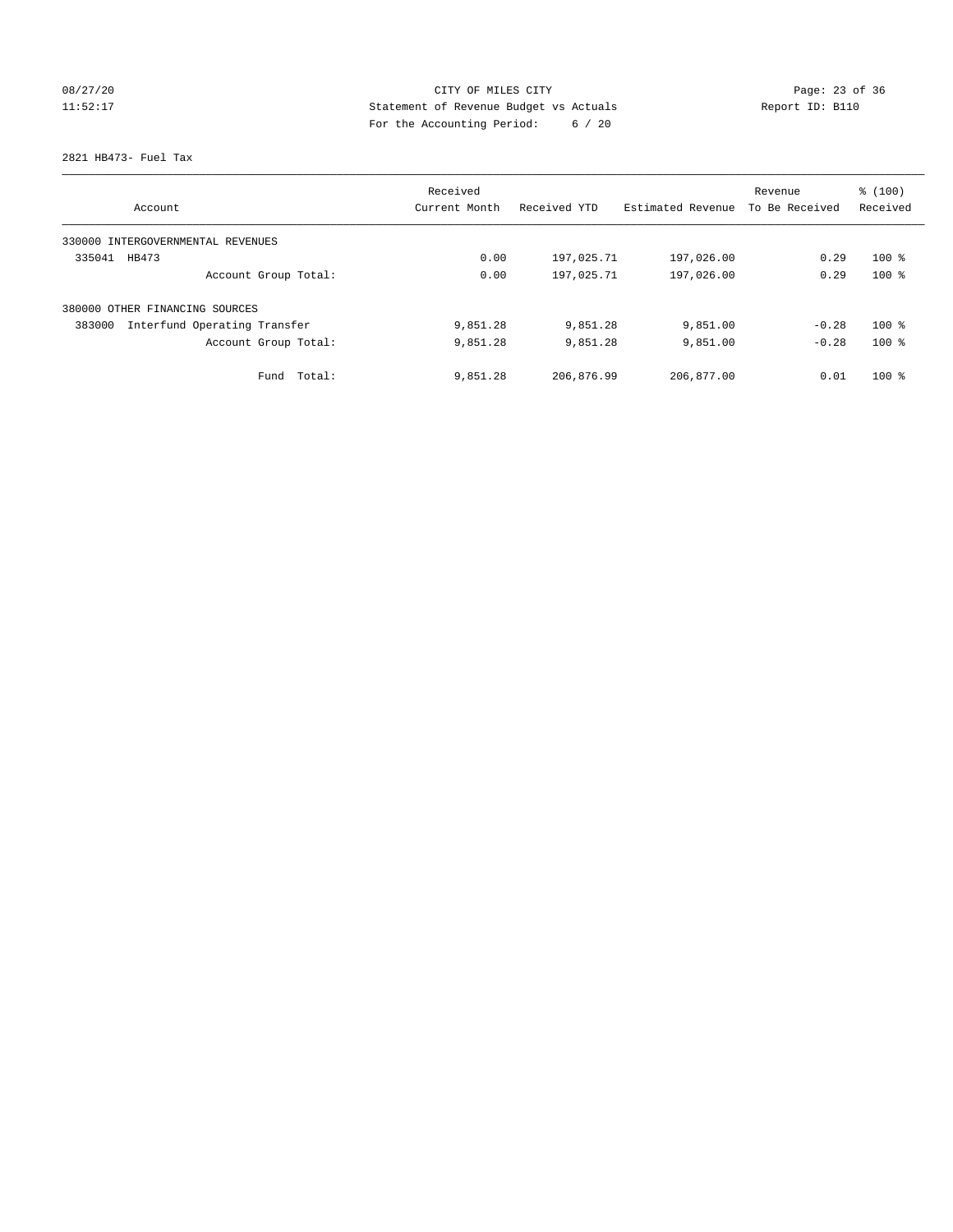# 08/27/20 Page: 24 of 36 11:52:17 Statement of Revenue Budget vs Actuals Report ID: B110 For the Accounting Period: 6 / 20

2850 Southeastern Montana Dispatch-911

|        | Account                           |        | Received<br>Current Month | Received YTD | Estimated Revenue | Revenue<br>To Be Received | % (100)<br>Received |
|--------|-----------------------------------|--------|---------------------------|--------------|-------------------|---------------------------|---------------------|
|        | 330000 INTERGOVERNMENTAL REVENUES |        |                           |              |                   |                           |                     |
| 334014 | 911 State Grant                   |        | 0.00                      | 0.00         | 371,790.00        | 371,790.00                | 0 <sup>8</sup>      |
| 335080 | Basic 911 Funds                   |        | 0.00                      | 222,819.76   | 138,000.00        | $-84,819.76$              | $161$ %             |
| 335081 | Enhanced 911 Funds                |        | 0.00                      | 0.00         | 63,000.00         | 63,000.00                 | 0 <sup>8</sup>      |
|        | Account Group Total:              |        | 0.00                      | 222,819.76   | 572,790.00        | 349,970.24                | 39 <sup>8</sup>     |
|        | 370000 INVESTMENT EARNINGS        |        |                           |              |                   |                           |                     |
| 371010 | Investment Earnings               |        | 25.38                     | 2,866.16     | 6,800.00          | 3,933.84                  | $42$ %              |
|        | Account Group Total:              |        | 25.38                     | 2,866.16     | 6,800.00          | 3,933.84                  | $42*$               |
|        | Fund                              | Total: | 25.38                     | 225,685.92   | 579,590.00        | 353,904.08                | 39 <sup>8</sup>     |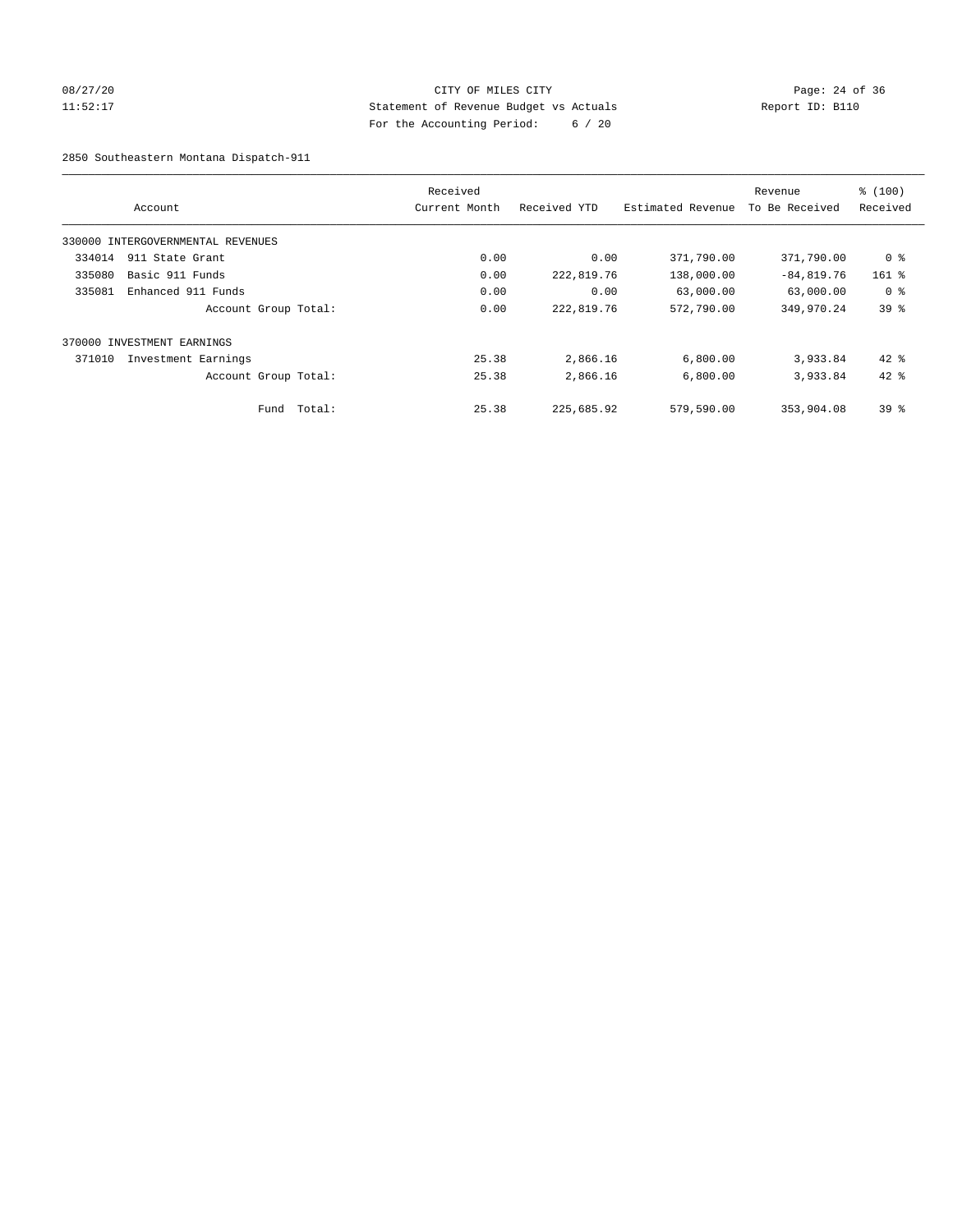# 08/27/20 Page: 25 of 36 11:52:17 Statement of Revenue Budget vs Actuals Report ID: B110 For the Accounting Period: 6 / 20

2880 LIBRARY GRANTS

|        |                                   | Received      |              |                   | Revenue        | $\frac{100}{3}$ |
|--------|-----------------------------------|---------------|--------------|-------------------|----------------|-----------------|
|        | Account                           | Current Month | Received YTD | Estimated Revenue | To Be Received | Received        |
|        | 330000 INTERGOVERNMENTAL REVENUES |               |              |                   |                |                 |
| 334100 | Library - State Aid               | 0.00          | 5,398.69     | 5,399.00          | 0.31           | $100*$          |
| 334101 | HB#193-Interlibrary Loan Reimb    | 0.00          | 0.00         | 5,000.00          | 5.000.00       | 0 <sup>8</sup>  |
| 334104 | Sagebrush Fed Headquarters        | 0.00          | 5,949.98     | 0.00              | $-5,949.98$    | $***$ $ -$      |
| 334105 | Sagebrush Fed/Coal Sev Tax        | 0.00          | 0.00         | 4,847.00          | 4,847.00       | 0 <sup>8</sup>  |
|        | Account Group Total:              | 0.00          | 11,348.67    | 15,246.00         | 3,897.33       | 74 %            |
|        | Fund Total:                       | 0.00          | 11,348.67    | 15,246.00         | 3,897.33       | 74 %            |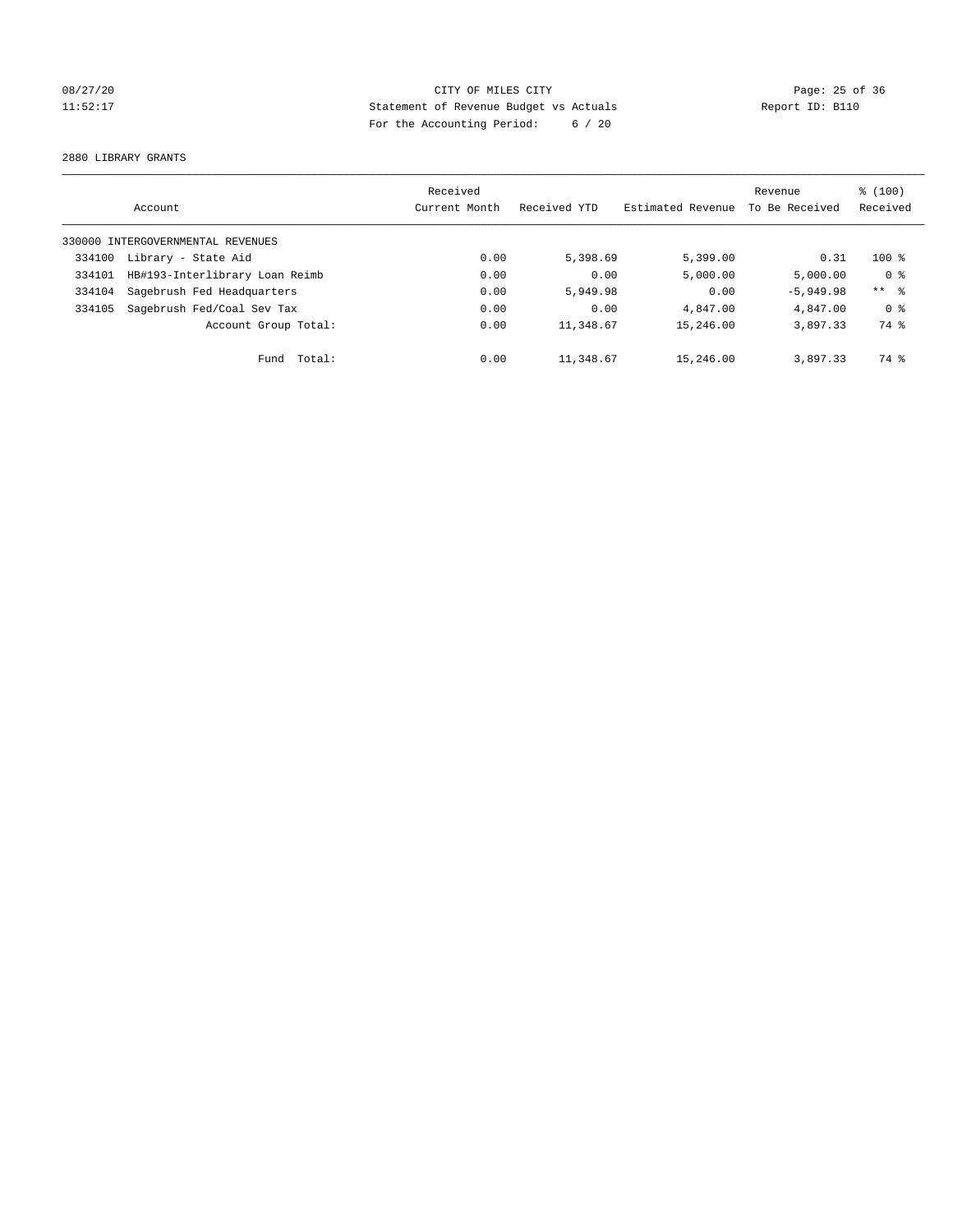# 08/27/20 Page: 26 of 36 11:52:17 Statement of Revenue Budget vs Actuals Report ID: B110 For the Accounting Period: 6 / 20

2935 Historic Preservation

| Account                                | Received<br>Current Month | Received YTD | Estimated Revenue | Revenue<br>To Be Received | % (100)<br>Received |
|----------------------------------------|---------------------------|--------------|-------------------|---------------------------|---------------------|
| 330000 INTERGOVERNMENTAL REVENUES      |                           |              |                   |                           |                     |
| 334000<br>State Grants                 | 5,500.00                  | 5,500.00     | 5,500.00          | 0.00                      | $100$ %             |
| Account Group Total:                   | 5,500.00                  | 5,500.00     | 5,500.00          | 0.00                      | $100*$              |
| 340000 Charges for Services            |                           |              |                   |                           |                     |
| 346080<br>Preservation Service Fees    | 0.00                      | 0.00         | 1,200.00          | 1,200.00                  | 0 <sup>8</sup>      |
| Account Group Total:                   | 0.00                      | 0.00         | 1,200.00          | 1,200.00                  | 0 <sup>8</sup>      |
| 360000 MISCELLANEOUS REVENUE           |                           |              |                   |                           |                     |
| 362020<br>MISC REVENUE                 | 0.00                      | 90.00        | 0.00              | $-90.00$                  | $***$ $\approx$     |
| Account Group Total:                   | 0.00                      | 90.00        | 0.00              | $-90.00$                  | $***$ $\approx$     |
| 380000 OTHER FINANCING SOURCES         |                           |              |                   |                           |                     |
| Interfund Operating Transfer<br>383000 | 0.00                      | 2,200.00     | 2,200.00          | 0.00                      | 100 %               |
| Account Group Total:                   | 0.00                      | 2,200.00     | 2,200.00          | 0.00                      | $100*$              |
| Fund Total:                            | 5,500.00                  | 7,790.00     | 8,900.00          | 1,110.00                  | 88 %                |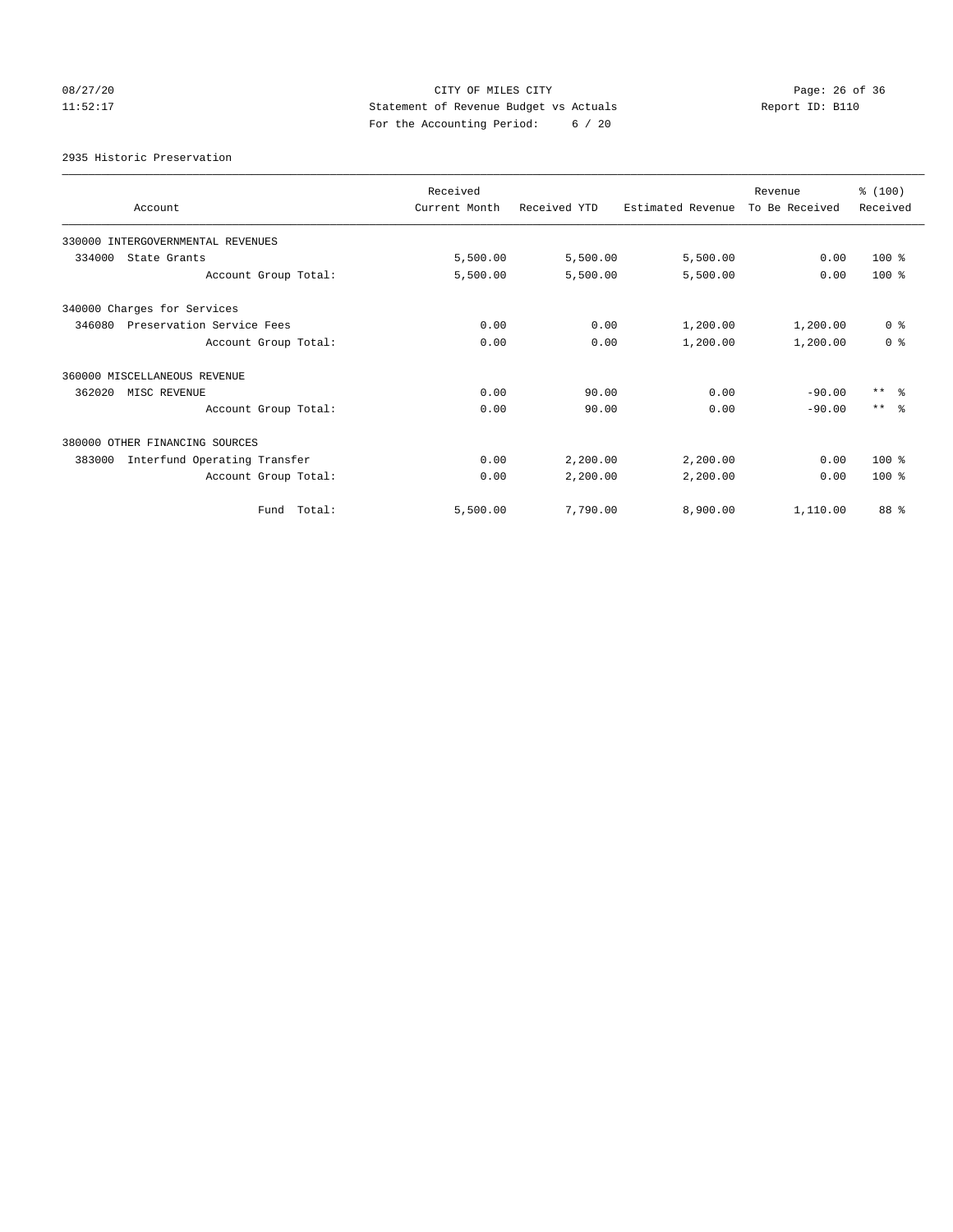# 08/27/20 Page: 27 of 36 11:52:17 Statement of Revenue Budget vs Actuals Report ID: B110 For the Accounting Period: 6 / 20

2985 RETIRED SENIOR VOLUNTEER PROG (RSVP)

|                                   | Received      |              |                   | Revenue        | % (100)    |
|-----------------------------------|---------------|--------------|-------------------|----------------|------------|
| Account                           | Current Month | Received YTD | Estimated Revenue | To Be Received | Received   |
| 330000 INTERGOVERNMENTAL REVENUES |               |              |                   |                |            |
| 331165<br>RSVP FEDERAL GRANTS     | 16,467.21     | 80,328.89    | 78,912.00         | $-1,416.89$    | $102$ %    |
| 331166<br>RSVP-Fallon/Custer      | 0.00          | 6,083.11     | 0.00              | $-6,083.11$    | $***$ $ -$ |
| Account Group Total:              | 16,467.21     | 86,412.00    | 78,912.00         | $-7,500.00$    | $110*$     |
| 360000 MISCELLANEOUS REVENUE      |               |              |                   |                |            |
| 362020<br>MISC REVENUE            | 0.00          | 20, 414.30   | 18,600.00         | $-1,814.30$    | $110*$     |
| Account Group Total:              | 0.00          | 20, 414.30   | 18,600.00         | $-1,814.30$    | $110*$     |
| 370000<br>INVESTMENT EARNINGS     |               |              |                   |                |            |
| 371010<br>Investment Earnings     | 1.64          | 141.89       | 0.00              | $-141.89$      | $***$ $ -$ |
| Account Group Total:              | 1.64          | 141.89       | 0.00              | $-141.89$      | $***$ $ -$ |
| Fund Total:                       | 16,468.85     | 106,968.19   | 97,512.00         | $-9,456.19$    | $110*$     |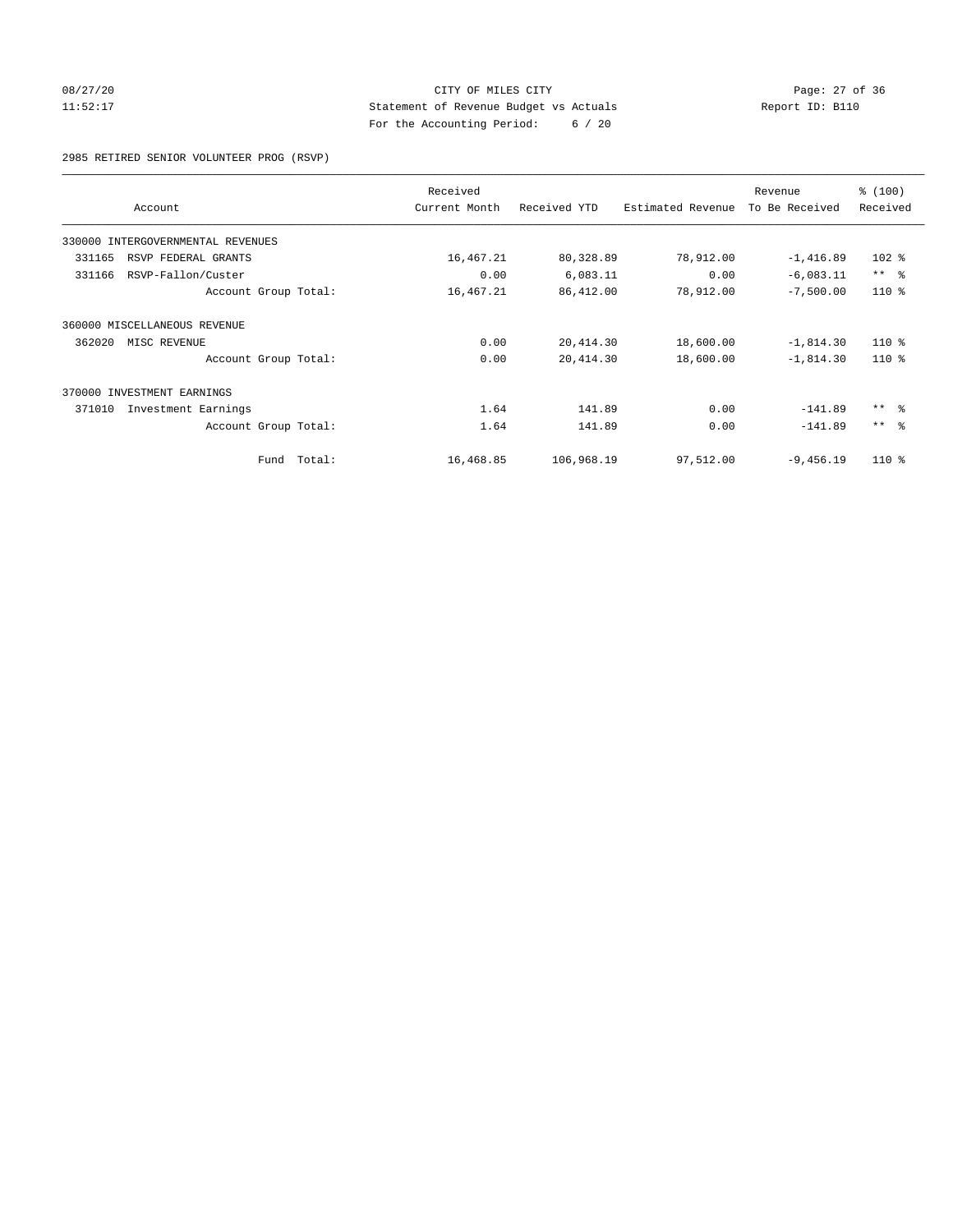# 08/27/20 Page: 28 of 36 11:52:17 Statement of Revenue Budget vs Actuals Report ID: B110 For the Accounting Period: 6 / 20

3670 SID 211

| Account                                           | Received<br>Current Month | Received YTD | Estimated Revenue To Be Received | Revenue  | $\frac{100}{3}$<br>Received |
|---------------------------------------------------|---------------------------|--------------|----------------------------------|----------|-----------------------------|
| 360000 MISCELLANEOUS REVENUE                      |                           |              |                                  |          |                             |
| Bond Principal and Interest Assessments<br>363020 | 0.00                      | 3,790.14     | 5,347.00                         | 1,556.86 | 71 %                        |
| Account Group Total:                              | 0.00                      | 3,790.14     | 5,347.00                         | 1,556.86 | 71 %                        |
| Fund Total:                                       | 0.00                      | 3,790.14     | 5,347.00                         | 1,556.86 | 71 %                        |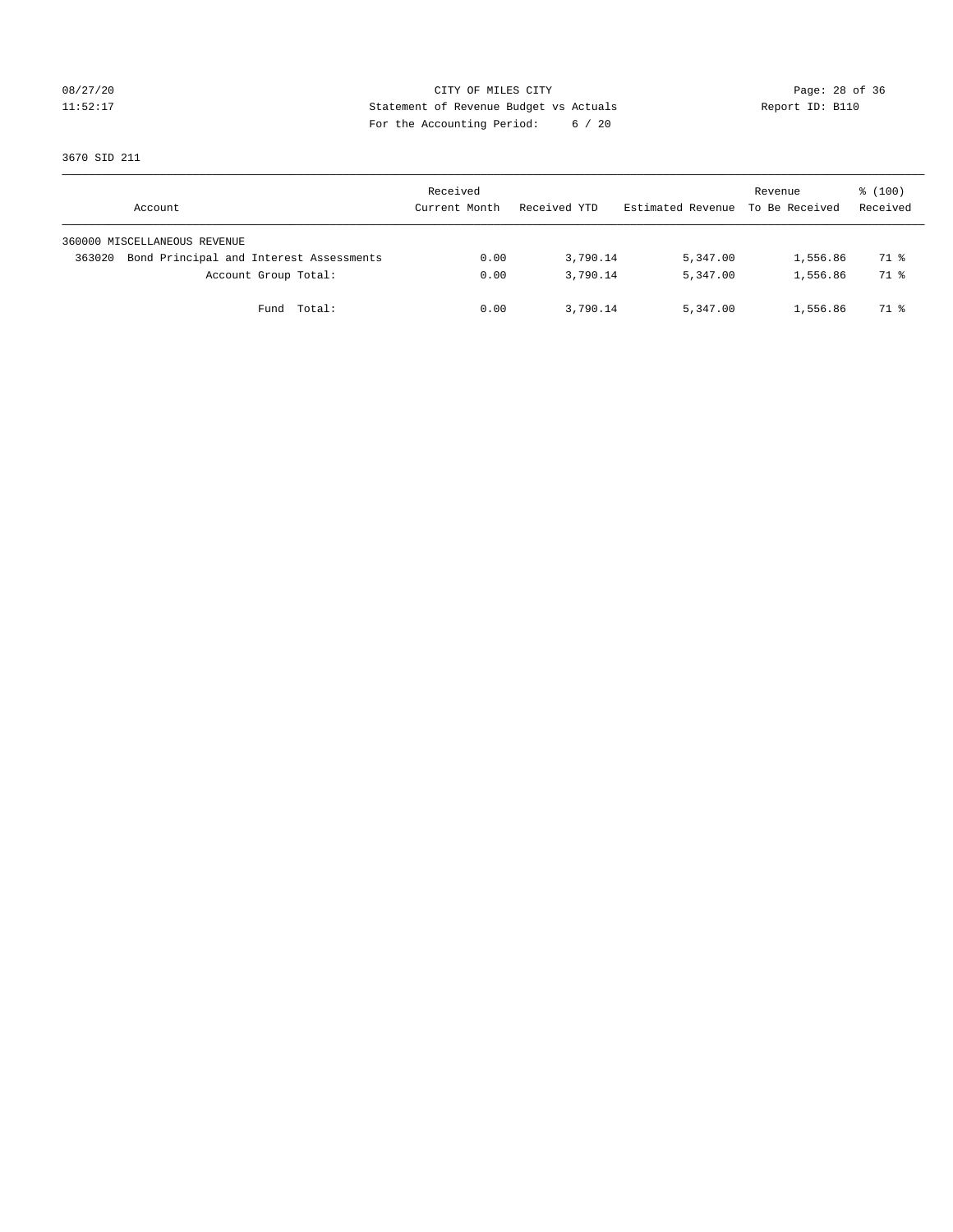# 08/27/20 Page: 29 of 36 11:52:17 Statement of Revenue Budget vs Actuals Report ID: B110 For the Accounting Period: 6 / 20

4000 General Fund Capitol Improvement Fund

| Account                       | Received<br>Current Month | Received YTD | Estimated Revenue | Revenue<br>To Be Received | % (100)<br>Received |
|-------------------------------|---------------------------|--------------|-------------------|---------------------------|---------------------|
| 370000 INVESTMENT EARNINGS    |                           |              |                   |                           |                     |
| Investment Earnings<br>371010 | 5.92                      | 897.25       | 1,400.00          | 502.75                    | 64 %                |
| Account Group Total:          | 5.92                      | 897.25       | 1,400.00          | 502.75                    | 64 %                |
| Fund Total:                   | 5.92                      | 897.25       | 1,400.00          | 502.75                    | 64 %                |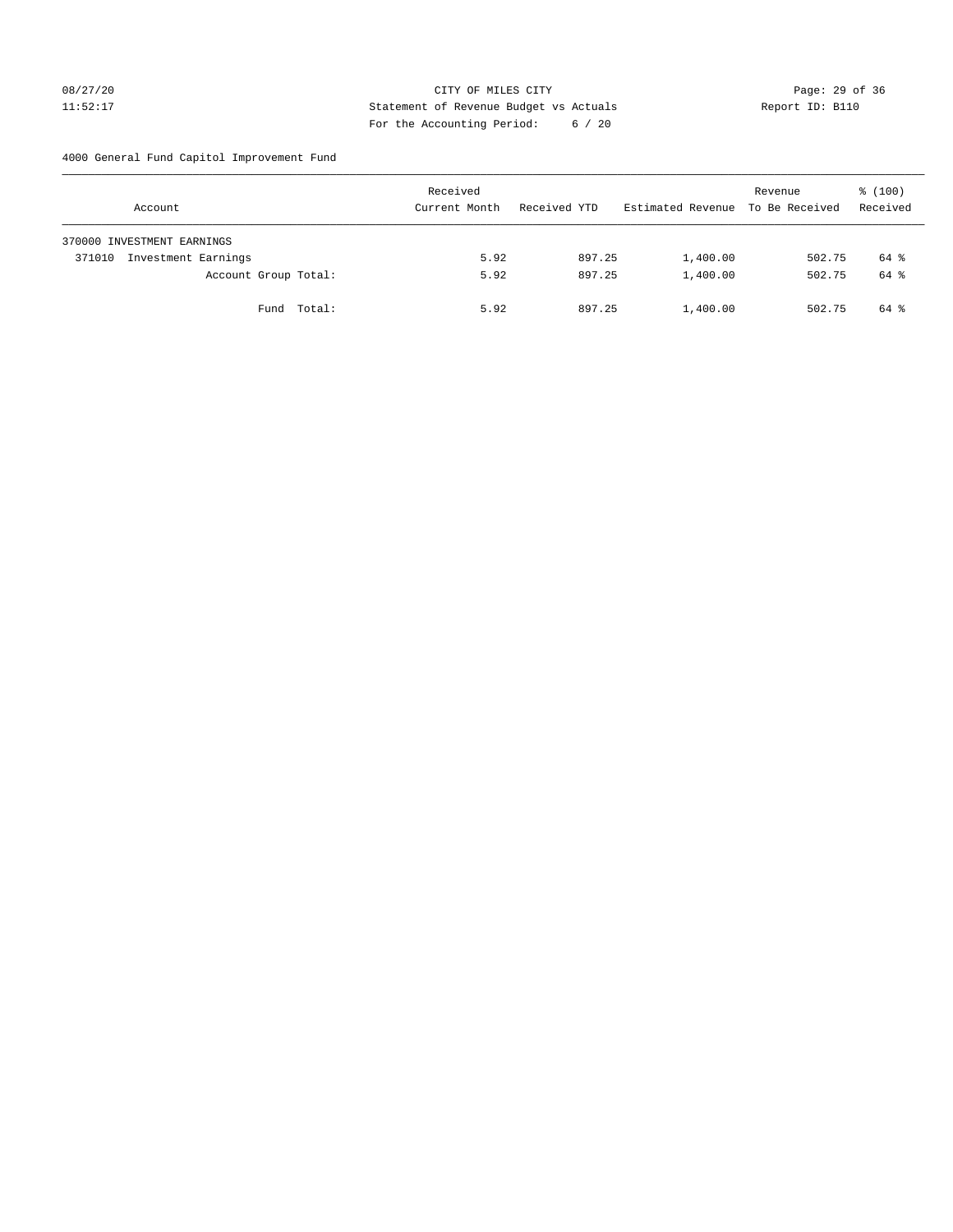# 08/27/20 Page: 30 of 36 11:52:17 Statement of Revenue Budget vs Actuals Report ID: B110 For the Accounting Period: 6 / 20

4050 Ambulance Capital Improvement Fund

| Account                           | Received<br>Current Month | Received YTD | Estimated Revenue | Revenue<br>To Be Received | $\frac{100}{3}$<br>Received |
|-----------------------------------|---------------------------|--------------|-------------------|---------------------------|-----------------------------|
| 330000 INTERGOVERNMENTAL REVENUES |                           |              |                   |                           |                             |
| 337000<br>Private Grants          | 0.00                      | 350.00       | 0.00              | $-350.00$                 | $***$ %                     |
| Account Group Total:              | 0.00                      | 350.00       | 0.00              | $-350.00$                 | $***$ %                     |
| Fund Total:                       | 0.00                      | 350.00       | 0.00              | $-350.00$                 | ** *                        |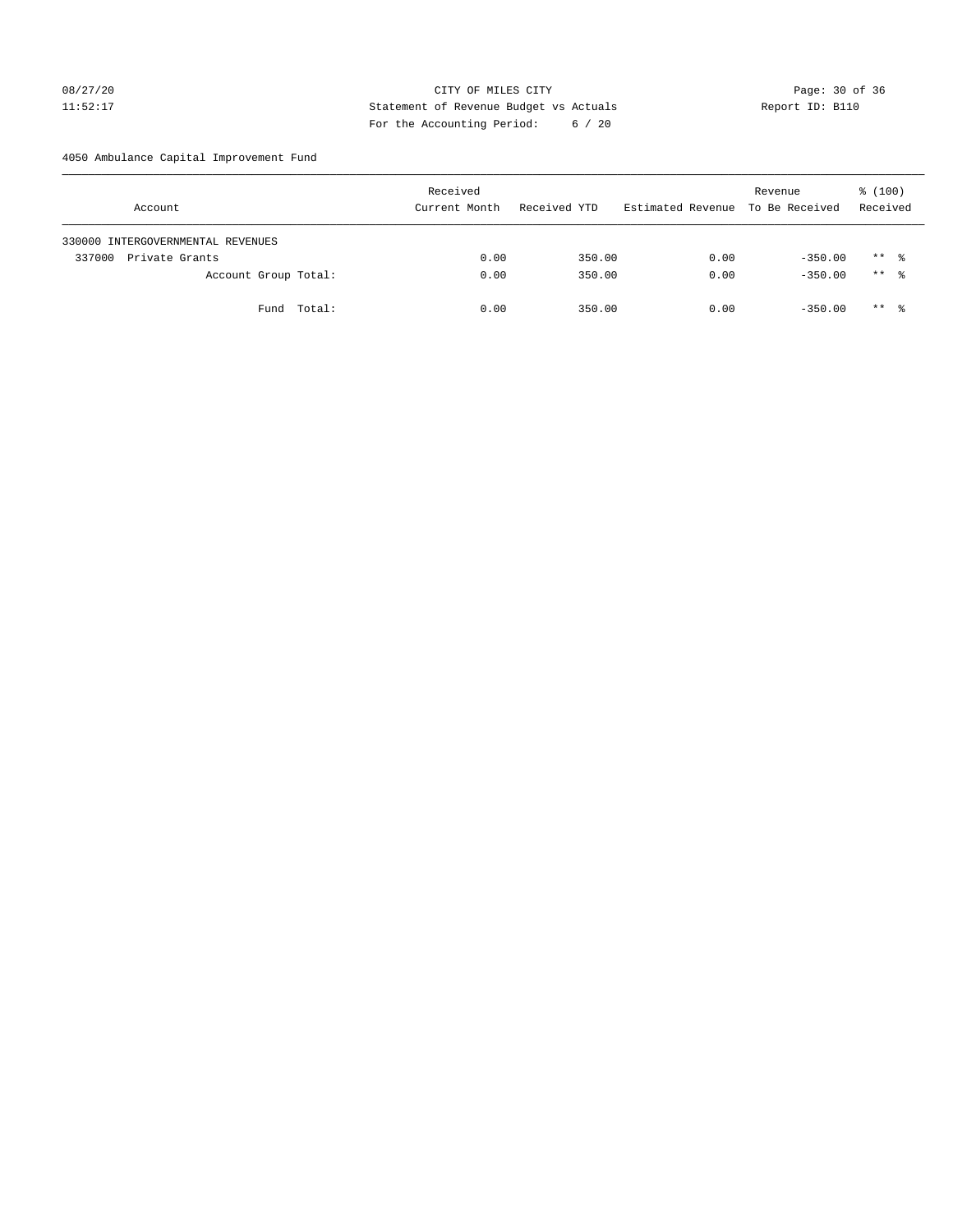# 08/27/20 Page: 31 of 36 11:52:17 Statement of Revenue Budget vs Actuals Report ID: B110 For the Accounting Period: 6 / 20

4060 CAPITAL IMPROV-PUBLIC WORKS

|        |                                    | Received      |              |                   | Revenue        | % (100)                 |
|--------|------------------------------------|---------------|--------------|-------------------|----------------|-------------------------|
|        | Account                            | Current Month | Received YTD | Estimated Revenue | To Be Received | Received                |
|        | 320000 LICENSES AND PERMITS        |               |              |                   |                |                         |
| 323040 | Other Miscellaneous Permits        | 250.00        | 4,000.00     | 4,200.00          | 200.00         | 95 <sup>8</sup>         |
|        | Account Group Total:               | 250.00        | 4,000.00     | 4,200.00          | 200.00         | 95 <sup>8</sup>         |
|        | 340000 Charges for Services        |               |              |                   |                |                         |
| 343014 | Street Cleaning                    | 10,800.00     | 10,800.00    | 10,800.00         | 0.00           | $100*$                  |
| 343016 | Prkg Vio/Off Str-Impnd Fees        | 0.00          | 0.00         | 500.00            | 500.00         | 0 <sup>8</sup>          |
| 343018 | Sale of Street & Roadway Materials | 0.00          | 209.00       | 1,000.00          | 791.00         | $21$ $%$                |
|        | Account Group Total:               | 10,800.00     | 11,009.00    | 12,300.00         | 1,291.00       | $90*$                   |
|        | 360000 MISCELLANEOUS REVENUE       |               |              |                   |                |                         |
| 362020 | MISC REVENUE                       | 6.98          | 6.98         | 0.00              | $-6.98$        | $***$ $=$ $\frac{6}{5}$ |
|        | Account Group Total:               | 6.98          | 6.98         | 0.00              | $-6.98$        | $***$ $=$               |
|        | 370000 INVESTMENT EARNINGS         |               |              |                   |                |                         |
| 371010 | Investment Earnings                | 30.25         | 7,515.75     | 2,500.00          | $-5,015.75$    | $301$ %                 |
|        | Account Group Total:               | 30.25         | 7,515.75     | 2,500.00          | $-5,015.75$    | $301$ %                 |
|        | Fund Total:                        | 11,087.23     | 22,531.73    | 19,000.00         | $-3,531.73$    | $119*$                  |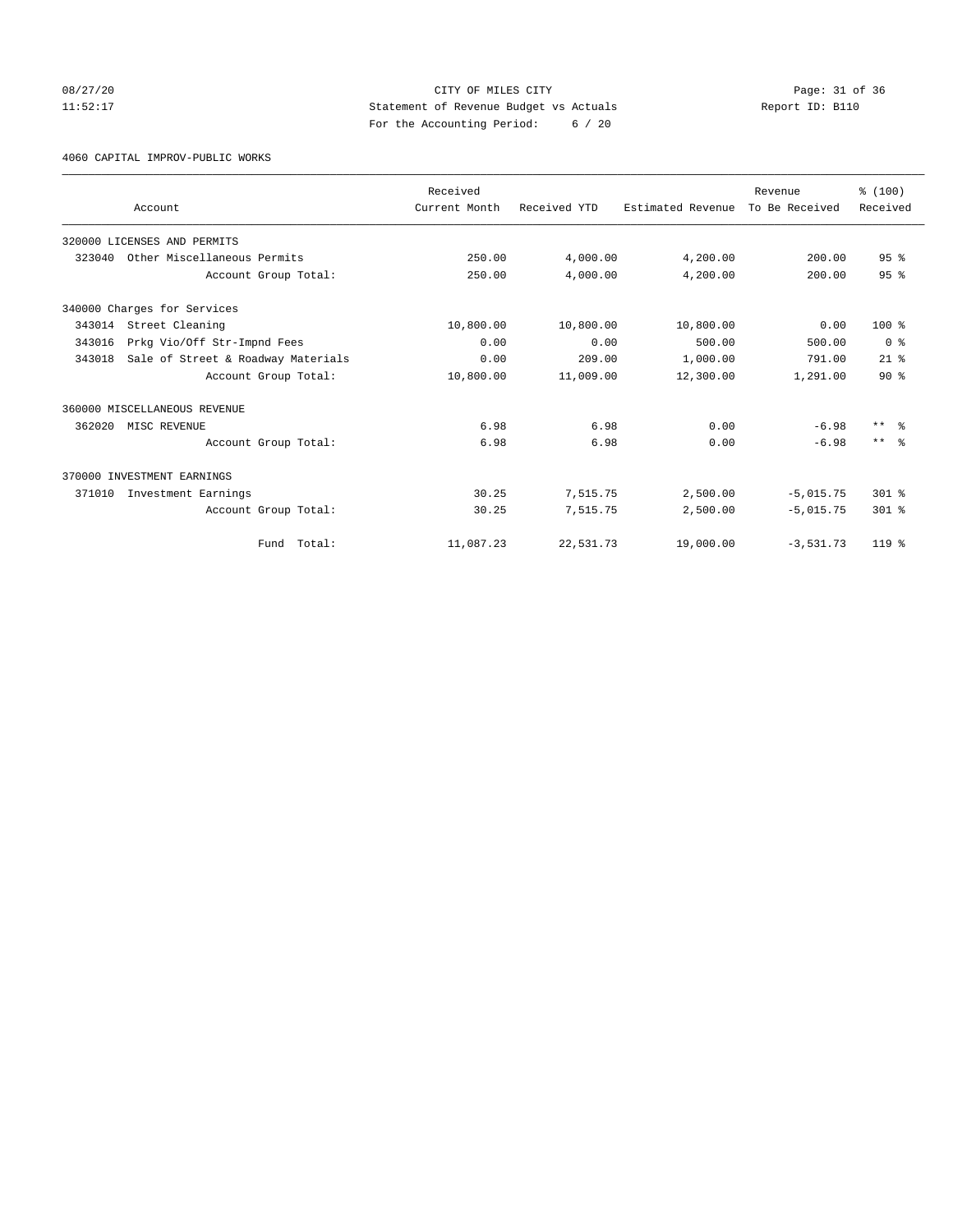# 08/27/20 Page: 32 of 36 11:52:17 Statement of Revenue Budget vs Actuals Report ID: B110 For the Accounting Period: 6 / 20

# 5210 WATER UTILITY

|        | Account                             | Received<br>Current Month | Received YTD | Estimated Revenue To Be Received | Revenue       | % (100)<br>Received     |
|--------|-------------------------------------|---------------------------|--------------|----------------------------------|---------------|-------------------------|
|        | 330000 INTERGOVERNMENTAL REVENUES   |                           |              |                                  |               |                         |
| 336020 | State aid-GASB68                    | 12,206.00                 | 12,206.00    | 0.00                             | $-12, 206.00$ | $***$ $%$               |
|        | Account Group Total:                | 12,206.00                 | 12,206.00    | 0.00                             | $-12, 206.00$ | $***$ $ -$              |
|        | 340000 Charges for Services         |                           |              |                                  |               |                         |
| 343021 | Metered Water Sales                 | 209, 146.53               | 1,991,443.87 | 1,989,000.00                     | $-2,443.87$   | $100*$                  |
| 343022 | Unmetered Water Sales/Chrgoffs      | 313.62                    | 948.46       | 500.00                           | $-448.46$     | $190*$                  |
| 343023 | Bulk Water Sales                    | $-89.77$                  | 6,834.88     | 10,000.00                        | 3,165.12      | 68 %                    |
| 343025 | Hookup Fee                          | 600.00                    | 3,245.00     | 2,500.00                         | $-745.00$     | $130*$                  |
| 343026 | Water Install/Tap Chrgs/Labor       | 0.00                      | 821.48       | 7,000.00                         | 6,178.52      | $12*$                   |
| 343027 | Chq for Wtr Dept. Serv              | 525.00                    | 31,968.83    | 15,000.00                        | $-16,968.83$  | $213*$                  |
| 343029 | Curb Stop Replacement Fee           | 3,602.00                  | 43,062.00    | 43,000.00                        | $-62.00$      | $100*$                  |
|        | Account Group Total:                | 214,097.38                | 2,078,324.52 | 2,067,000.00                     | $-11, 324.52$ | $101*$                  |
|        | 360000 MISCELLANEOUS REVENUE        |                           |              |                                  |               |                         |
| 362020 | MISC REVENUE                        | 0.00                      | 391.80       | 0.00                             | $-391.80$     | $***$ $=$ $\frac{6}{5}$ |
|        | Account Group Total:                | 0.00                      | 391.80       | 0.00                             | $-391.80$     | $***$ $ -$              |
|        | 370000 INVESTMENT EARNINGS          |                           |              |                                  |               |                         |
|        | 371010 Investment Earnings          | 783.49                    | 91,388.40    | 45,000.00                        | $-46, 388.40$ | $203$ $%$               |
|        | Account Group Total:                | 783.49                    | 91,388.40    | 45,000.00                        | $-46, 388.40$ | $203$ %                 |
|        | 380000 OTHER FINANCING SOURCES      |                           |              |                                  |               |                         |
|        | 383000 Interfund Operating Transfer | 950.00                    | 950.00       | 0.00                             | $-950.00$     | $\star\star$<br>- 옹     |
|        | Account Group Total:                | 950.00                    | 950.00       | 0.00                             | $-950.00$     | $***$ $=$ $\frac{6}{5}$ |
|        | Fund Total:                         | 228,036.87                | 2,183,260.72 | 2,112,000.00                     | $-71, 260.72$ | 103 <sub>8</sub>        |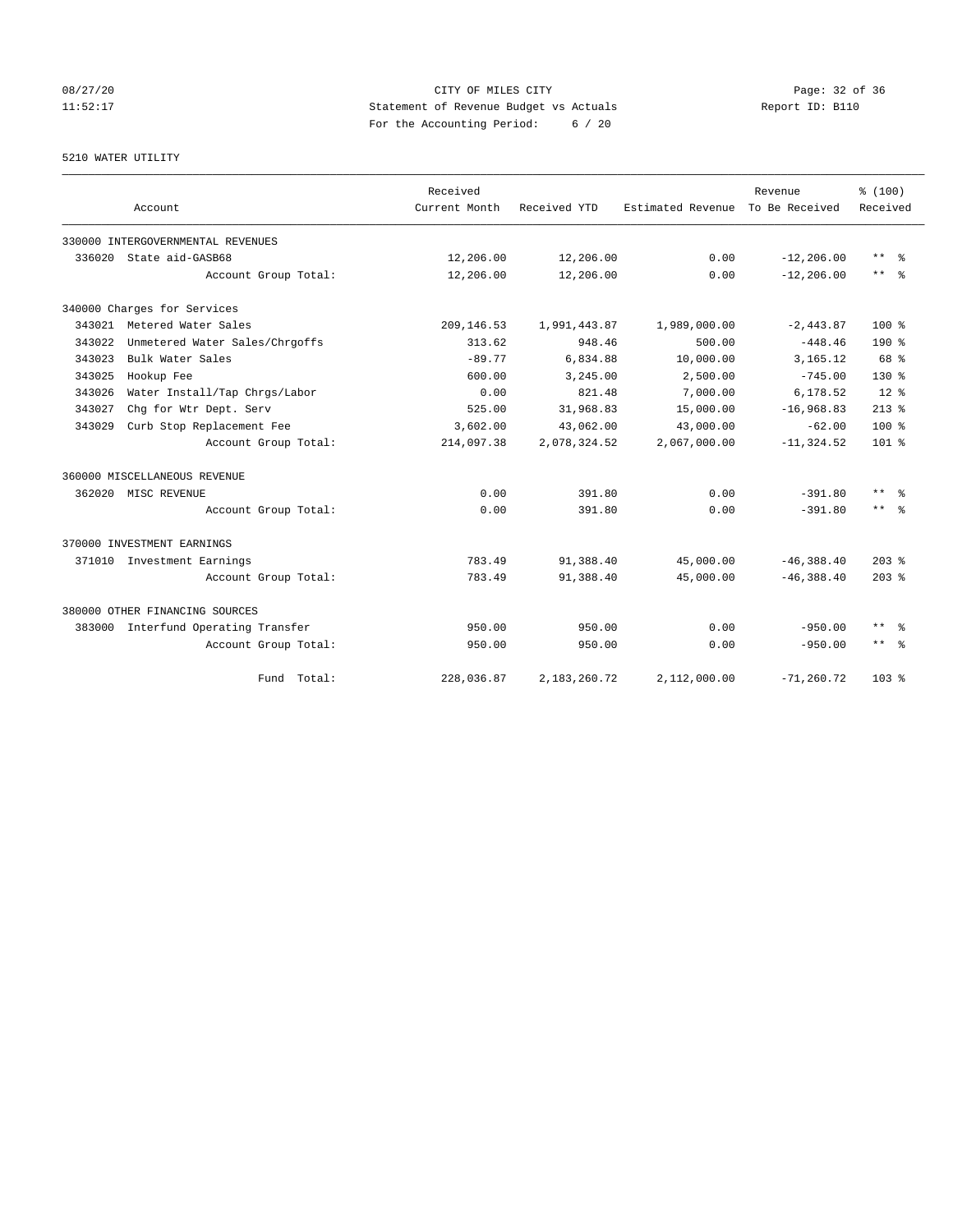# 08/27/20 Page: 33 of 36 Page: 33 of 36 Page: 33 of 36 Page: 33 of 36 Page: 33 of 36 Page: 33 of 36 Page: 33 of 36 11:52:17 Statement of Revenue Budget vs Actuals Report ID: B110 For the Accounting Period: 6 / 20

# 5310 SEWER UTILITY

|        | Account                             | Received<br>Current Month | Received YTD | Estimated Revenue | Revenue<br>To Be Received | % (100)<br>Received       |
|--------|-------------------------------------|---------------------------|--------------|-------------------|---------------------------|---------------------------|
|        |                                     |                           |              |                   |                           |                           |
|        | 330000 INTERGOVERNMENTAL REVENUES   |                           |              |                   |                           |                           |
| 336020 | State aid-GASB68                    | 9,848.00                  | 9,848.00     | 0.00              | $-9,848.00$               | $\star\star$<br>$\approx$ |
|        | Account Group Total:                | 9,848.00                  | 9,848.00     | 0.00              | $-9,848.00$               | $***$ $%$                 |
|        | 340000 Charges for Services         |                           |              |                   |                           |                           |
| 341075 | Serv/Cnty-Interlocal Agmt           | 382.50                    | 1,530.00     | 1,530.00          | 0.00                      | $100*$                    |
| 343031 | Sewer Service Charges               | 168, 439. 74              | 1,986,626.43 | 2,040,000.00      | 53, 373. 57               | 97 <sup>8</sup>           |
| 343032 | Sewer Installation Charges/Chrgoffs | 313.62                    | 948.43       | 1,500.00          | 551.57                    | $63$ $%$                  |
| 343033 | Hookup Fee                          | 240.00                    | 1,200.00     | 1,000.00          | $-200.00$                 | $120*$                    |
| 343034 | Treatment Facilities Fees           | 105.00                    | 1,700.00     | 2,000.00          | 300.00                    | 85%                       |
| 343036 | Miscellaneous Sewer Revenue (Labor) | 10.42                     | 15,276.07    | 4,000.00          | $-11, 276.07$             | $382$ $%$                 |
| 343037 | Baker Road Etc.                     | 1,078.50                  | 13,630.12    | 12,000.00         | $-1,630.12$               | $114*$                    |
|        | Account Group Total:                | 170,569.78                | 2,020,911.05 | 2,062,030.00      | 41, 118.95                | 98 %                      |
|        | 360000 MISCELLANEOUS REVENUE        |                           |              |                   |                           |                           |
| 361010 | Land Rental                         | 0.00                      | 2,873.90     | 0.00              | $-2,873.90$               | $\star\star$<br>$\approx$ |
| 362020 | MISC REVENUE                        | 320.73                    | 814.83       | 0.00              | $-814.83$                 | $\star\star$<br>- 응       |
|        | Account Group Total:                | 320.73                    | 3,688.73     | 0.00              | $-3,688.73$               | $***$<br>- 옹              |
|        | 370000 INVESTMENT EARNINGS          |                           |              |                   |                           |                           |
| 371010 | Investment Earnings                 | 472.64                    | 53,960.10    | 35,000.00         | $-18,960.10$              | $154$ %                   |
|        | Account Group Total:                | 472.64                    | 53,960.10    | 35,000.00         | $-18,960.10$              | $154$ %                   |
|        | 380000 OTHER FINANCING SOURCES      |                           |              |                   |                           |                           |
| 381070 | Proceeds/Loans/Intercap 016-2015    | $-408, 110.00$            | 0.00         | 489,355.00        | 489, 355.00               | 0 <sup>8</sup>            |
| 383000 | Interfund Operating Transfer        | 950.00                    | 950.00       | 0.00              | $-950.00$                 | $***$ $=$                 |
|        | Account Group Total:                | $-407, 160.00$            | 950.00       | 489, 355.00       | 488,405.00                | 0 <sup>8</sup>            |
|        | Fund<br>Total:                      | $-225,948.85$             | 2,089,357.88 | 2,586,385.00      | 497,027.12                | $81$ %                    |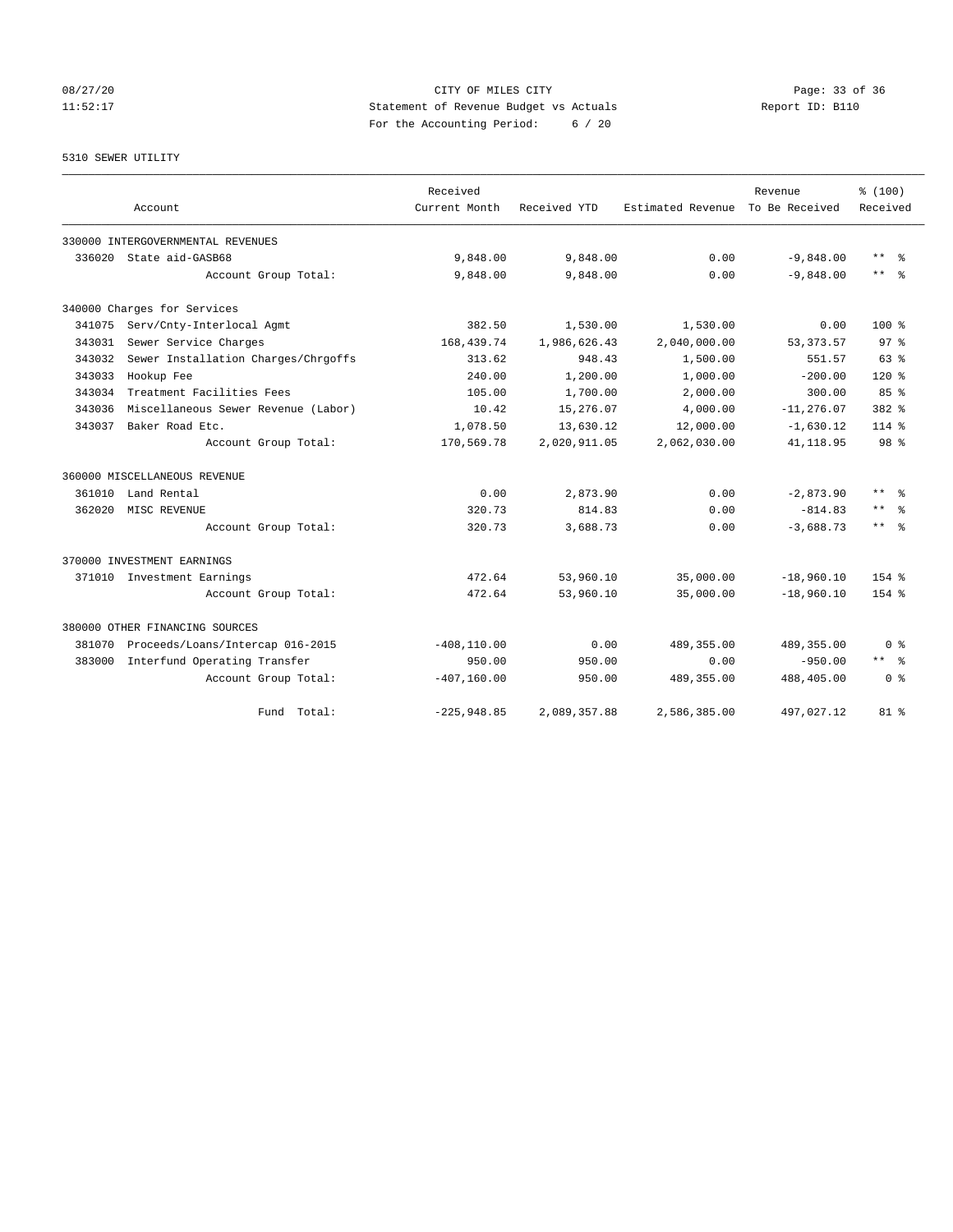# 08/27/20 Page: 34 of 36 Page: 34 of 36 Page: 34 of 36 Page: 34 of 36 Page: 34 Of 36 Page: 34 Of 36 Page: 34 Of 36 11:52:17 Statement of Revenue Budget vs Actuals Report ID: B110 For the Accounting Period: 6 / 20

5510 AMBULANCE FUND

|              | Account                                | Received<br>Current Month | Received YTD | Estimated Revenue | Revenue<br>To Be Received | % (100)<br>Received     |
|--------------|----------------------------------------|---------------------------|--------------|-------------------|---------------------------|-------------------------|
| 310000 TAXES |                                        |                           |              |                   |                           |                         |
| 311010       | Real Property Taxes                    | 546.03                    | 9,165.69     | 9,284.00          | 118.31                    | 99 <sup>8</sup>         |
| 311020       | Personal Property Taxes                | 164.79                    | 206.87       | 231.00            | 24.13                     | $90*$                   |
| 312000       | Penalty & Interest on Delinquent Taxes | 7.31                      | 21.09        | 25.00             | 3.91                      | 84 %                    |
|              | Account Group Total:                   | 718.13                    | 9,393.65     | 9,540.00          | 146.35                    | 98 %                    |
|              | 330000 INTERGOVERNMENTAL REVENUES      |                           |              |                   |                           |                         |
| 331040       | Medicaid Supplemental Program-State    | 0.00                      | 18,994.86    | 12,500.00         | $-6,494.86$               | $152$ $%$               |
| 331993       | COVID-19 Federal Stimulus              | 0.00                      | 17, 313.86   | 0.00              | $-17, 313.86$             | $***$ $%$               |
| 334000       | State Grants                           | 0.00                      | 0.00         | 50,000.00         | 50,000.00                 | 0 <sup>8</sup>          |
| 336020       | State aid-GASB68                       | 83, 352.00                | 83, 352.00   | 0.00              | $-83, 352.00$             | $***$ $%$               |
|              | Account Group Total:                   | 83, 352.00                | 119,660.72   | 62,500.00         | $-57, 160, 72$            | $191$ %                 |
|              | 340000 Charges for Services            |                           |              |                   |                           |                         |
| 341075       | Serv/Cnty-Interlocal Agmt              | 15,600.00                 | 64,220.00    | 45,000.00         | $-19,220.00$              | $143*$                  |
| 342026       | Ambulance Charges                      | 72,988.26                 | 1,262,840.09 | 1,268,961.00      | 6,120.91                  | $100*$                  |
| 342027       | Ambulance Standby                      | 225.00                    | 2,045.00     | 7,000.00          | 4,955.00                  | 29 <sup>8</sup>         |
|              | Account Group Total:                   | 88, 813. 26               | 1,329,105.09 | 1,320,961.00      | $-8, 144.09$              | $101$ %                 |
|              | 360000 MISCELLANEOUS REVENUE           |                           |              |                   |                           |                         |
| 362020       | MISC REVENUE                           | 0.00                      | 12,954.56    | 0.00              | $-12,954.56$              | $***$ $=$ $\frac{6}{5}$ |
| 366010       | Misc- From Charge off Accts            | 262.16                    | 11,750.73    | 5,500.00          | $-6, 250.73$              | $214$ %                 |
| 367000       | Sale of Junk or Salvage                | 0.00                      | 0.00         | 1,000.00          | 1,000.00                  | 0 <sup>8</sup>          |
|              | Account Group Total:                   | 262.16                    | 24,705.29    | 6,500.00          | $-18, 205.29$             | 380 %                   |
|              | Fund Total:                            | 173, 145.55               | 1,482,864.75 | 1,399,501.00      | $-83, 363, 75$            | $106$ %                 |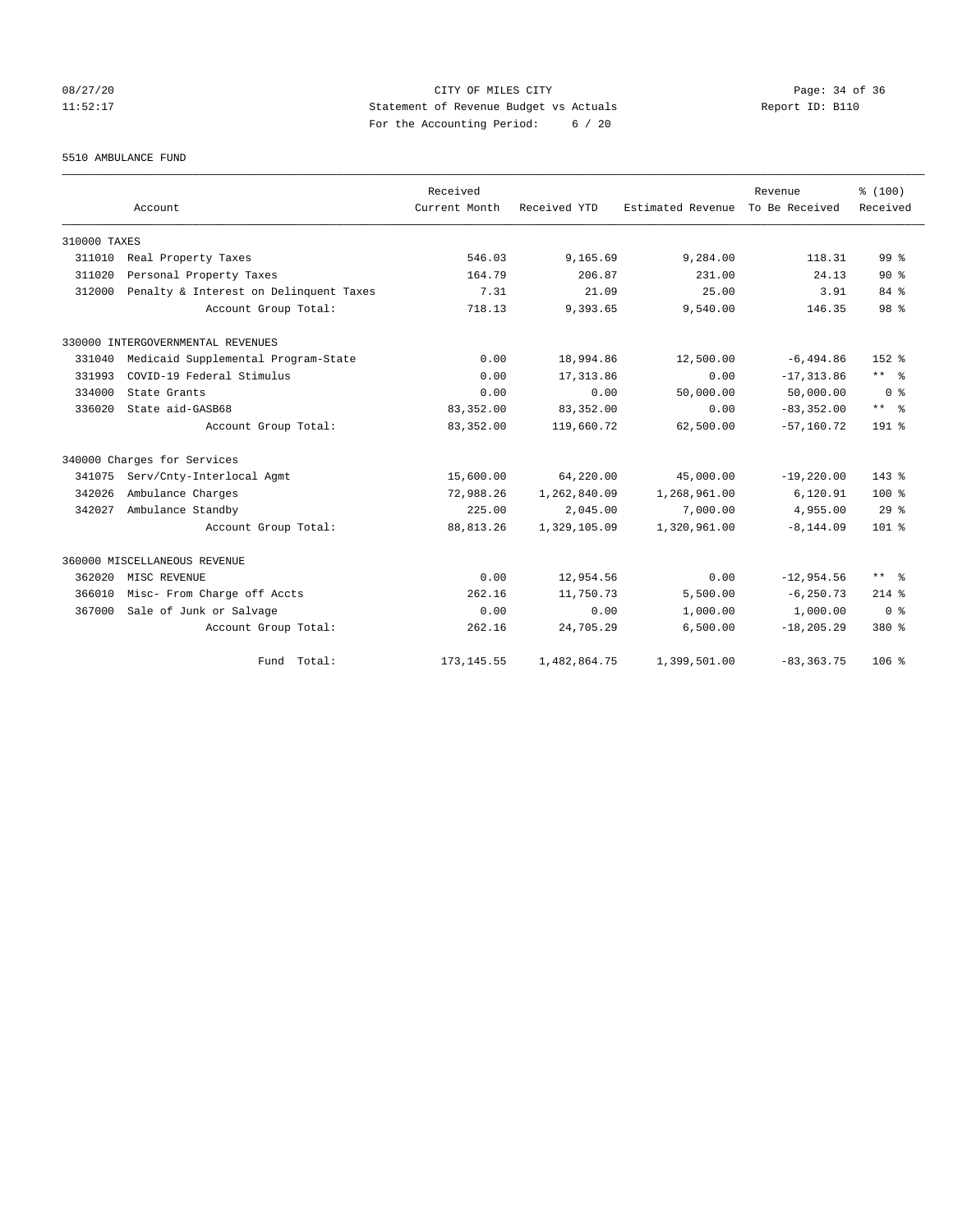# 08/27/20 Page: 35 of 36 CITY OF MILES CITY CONTROL PAGE: 35 of 36 11:52:17 Statement of Revenue Budget vs Actuals Report ID: B110 For the Accounting Period: 6 / 20

5610 AIRPORT OPERATING

|              |                                         | Received      |              |                                  | Revenue       | % (100)         |
|--------------|-----------------------------------------|---------------|--------------|----------------------------------|---------------|-----------------|
|              | Account                                 | Current Month | Received YTD | Estimated Revenue To Be Received |               | Received        |
| 310000 TAXES |                                         |               |              |                                  |               |                 |
| 311010       | Real Property Taxes                     | 818.22        | 13,748.68    | 13,926.00                        | 177.32        | 99 <sup>8</sup> |
| 311020       | Personal Property Taxes                 | 247.18        | 310.33       | 347.00                           | 36.67         | 89 %            |
| 312000       | Penalty & Interest on Delinquent Taxes  | 10.95         | 31.60        | 40.00                            | 8.40          | 79 %            |
|              | Account Group Total:                    | 1,076.35      | 14,090.61    | 14, 313.00                       | 222.39        | 98 %            |
|              | 330000 INTERGOVERNMENTAL REVENUES       |               |              |                                  |               |                 |
| 331126       | AIP 018-2019                            | 0.00          | 0.00         | 1.00                             | 1.00          | 0 <sup>8</sup>  |
| 331127       | FAA AIP 017-2018                        | 24,300.00     | 201,027.00   | 386,962.00                       | 185,935.00    | $52$ $%$        |
| 334060       | Coal Board Grant                        | 0.00          | 8,500.00     | 48,900.00                        | 40,400.00     | $17*$           |
| 336020       | State aid-GASB68                        | 2,724.00      | 2,724.00     | 0.00                             | $-2,724.00$   | ** 왕            |
|              | Account Group Total:                    | 27,024.00     | 212,251.00   | 435,863.00                       | 223,612.00    | $49*$           |
|              | 340000 Charges for Services             |               |              |                                  |               |                 |
| 341075       | Serv/Cnty-Interlocal Agmt               | 16,718.25     | 33,436.50    | 30,000.00                        | $-3,436.50$   | 111 %           |
| 343018       | Sale of Street & Roadway Materials      | 76.00         | 5,178.80     | 1,000.00                         | $-4, 178.80$  | $518$ %         |
| 343061       | Landing Fees                            | 178.50        | 2,210.25     | 2,000.00                         | $-210.25$     | $111*$          |
| 343062       | Aviation Fuel                           | 30,272.90     | 331, 367.50  | 300,000.00                       | $-31, 367.50$ | 110 %           |
| 343064       | Hangar Rent                             | 8,865.95      | 71,965.86    | 58,000.00                        | $-13,965.86$  | $124$ %         |
| 343065       | Building Rentals                        | 1,285.76      | 15,621.16    | 14,000.00                        | $-1,621.16$   | 112 %           |
| 343067       | Other - Miscellaneous                   | 213.19        | 8,550.80     | 500.00                           | $-8,050.80$   | $***$ $-$       |
| 343069       | Ag Contract                             | 0.00          | 10,500.00    | 10,500.00                        | 0.00          | $100*$          |
|              | Account Group Total:                    | 57,610.55     | 478,830.87   | 416,000.00                       | $-62,830.87$  | $115$ %         |
|              | 360000 MISCELLANEOUS REVENUE            |               |              |                                  |               |                 |
| 361010       | Land Rental                             | 1,260.54      | 20,807.93    | 25,000.00                        | 4,192.07      | 83%             |
| 362020       | MISC REVENUE                            | 13.98         | 402.22       | 300.00                           | $-102.22$     | 134 %           |
|              | Account Group Total:                    | 1,274.52      | 21, 210.15   | 25,300.00                        | 4,089.85      | 84 %            |
|              | 370000 INVESTMENT EARNINGS              |               |              |                                  |               |                 |
|              | 371010 Investment Earnings              | 13.73         | 2,345.61     | 2,500.00                         | 154.39        | 94 %            |
|              | Account Group Total:                    | 13.73         | 2,345.61     | 2,500.00                         | 154.39        | $94$ $%$        |
|              | 380000 OTHER FINANCING SOURCES          |               |              |                                  |               |                 |
|              | 381070 Proceeds/Loans/Intercap 016-2015 | 0.00          | 0.00         | 264,000.00                       | 264,000.00    | 0 <sup>8</sup>  |
|              | Account Group Total:                    | 0.00          | 0.00         | 264,000.00                       | 264,000.00    | 0 %             |
|              | Fund<br>Total:                          | 86,999.15     | 728,728.24   | 1,157,976.00                     | 429, 247. 76  | 63 %            |